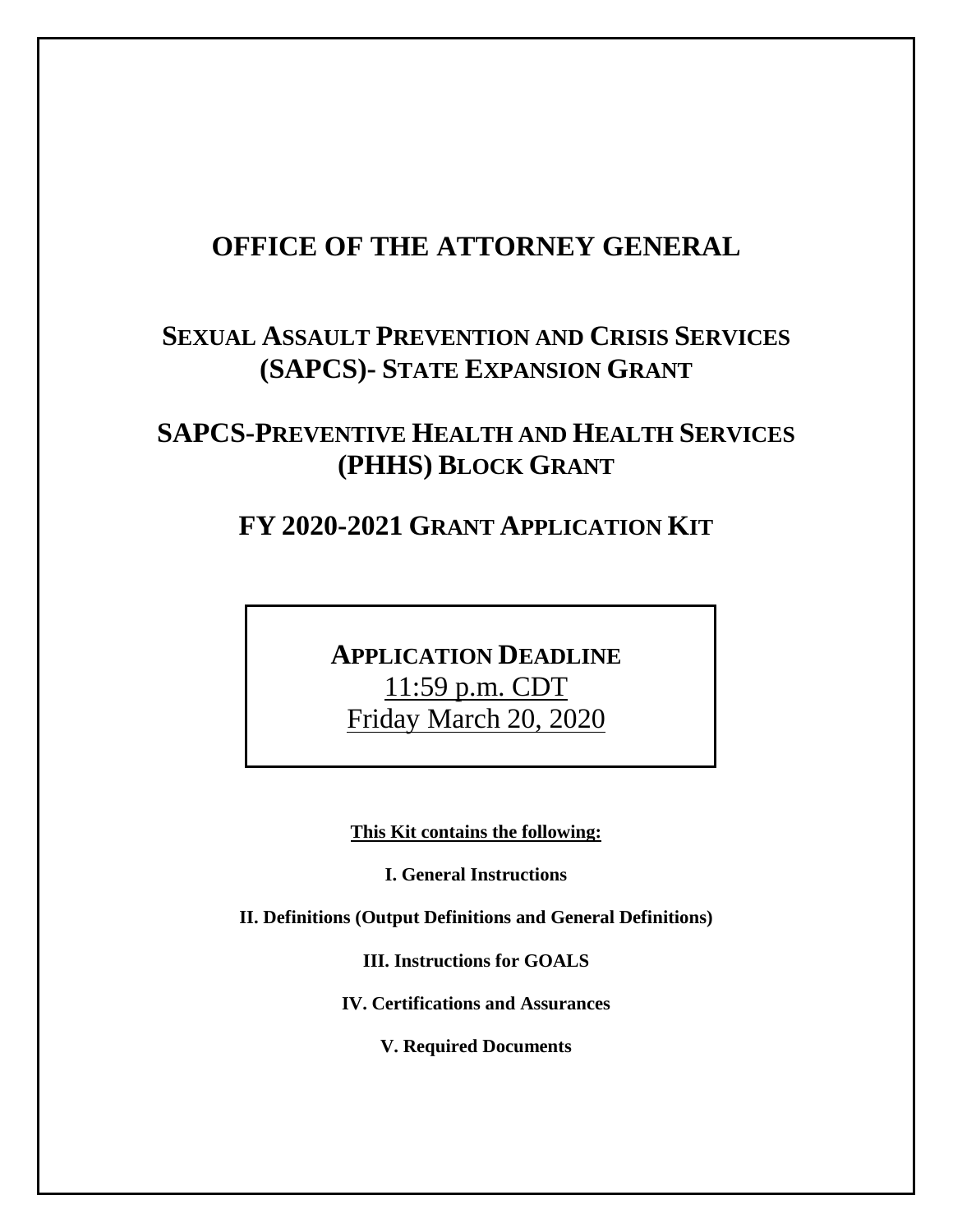## **TABLE OF CONTENTS**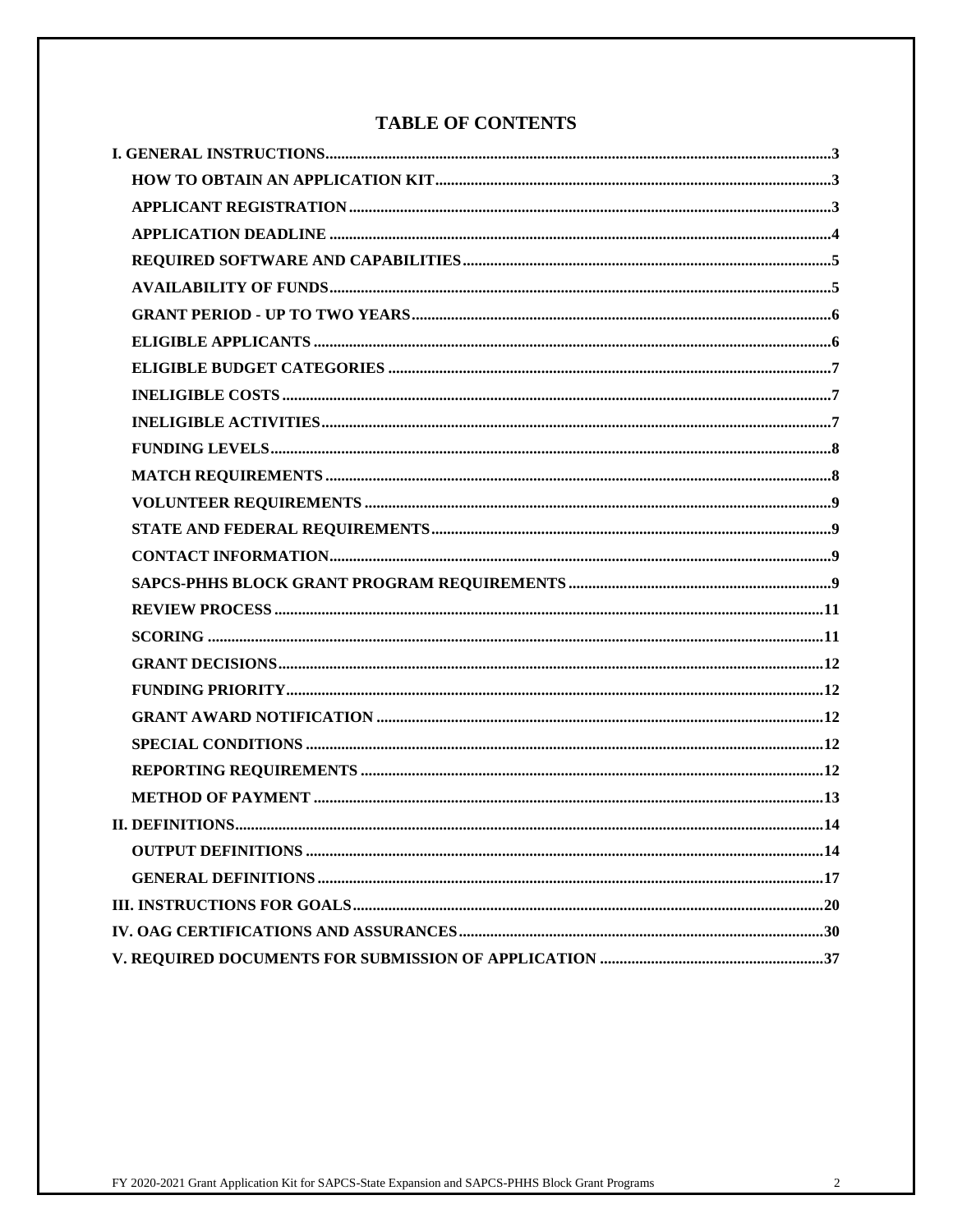# **I. GENERAL INSTRUCTIONS**

# **Sexual Assault Prevention and Crisis Services Program (SAPCS) - State: Expansion Grants and SAPCS-Preventive Health and Health Services (PHHS) Block Grant**

#### **How to Obtain an Application Kit**

The Office of the Attorney General (OAG) has posted the Application Kit on the OAG website at [https://www.texasattorneygeneral.gov/divisions/grants.](https://www.texasattorneygeneral.gov/divisions/grants) Updates and other helpful reminders about the Application process will also be posted at this location. Potential Applicants are encouraged to refer to this site regularly.

This Application Kit provides the information and forms necessary to prepare an Application for funding through the OAG for both the SAPCS-State Expansion Grant and the SAPCS-PHHS Block Grant Programs.

- An Applicant must create an on-line account and complete the Eligibility Questions to determine for which grant(s) the Applicant is able to apply.
- An Applicant may be matched to multiple funding sources based on completed Eligibility Questions.

If eligible, an Applicant may apply for one or both of these grant opportunities (SAPCS-State Expansion Grant and SAPCS-PHHS Block Grant).

#### **Applicant Registration (for Applicants who created an account during the Other Victim Assistance Grant (OVAG), Victim Coordinator and Liaison Grant (VCLG), and Sexual Assault Prevention and Crisis Services (SAPCS)-State grant application cycle)**

Applicants who created accounts during the FY 2020-2021 OVAG, VCLG, and SAPCS-State grant application cycle are already registered in the Grant Offering and Application Lifecycle System (GOALS) system.

Registered Applicants should access their Grant Programs webpage (homepage) in GOALS and select the green View Grant Programs button. If the answers provided on the Eligibility questions matched to the SAPCS-State Expansion Grant or the SAPCS-PHHS Block Grant, the application will be available to the Applicant.

#### **Applicant Registration (for Applicants who did not create an account during the FY 2020- 2021 OVAG, VCLG, and SAPCS-State grant application cycle)**

In order to register, an Applicant must designate one person as the point of contact to submit its grant application. To create an on-line account, the Applicant must email the following point of contact information to [Grants@oag.texas.gov:](mailto:Grants@oag.texas.gov)

- First Name
- Last Name
- Email Address
- Organization Legal Name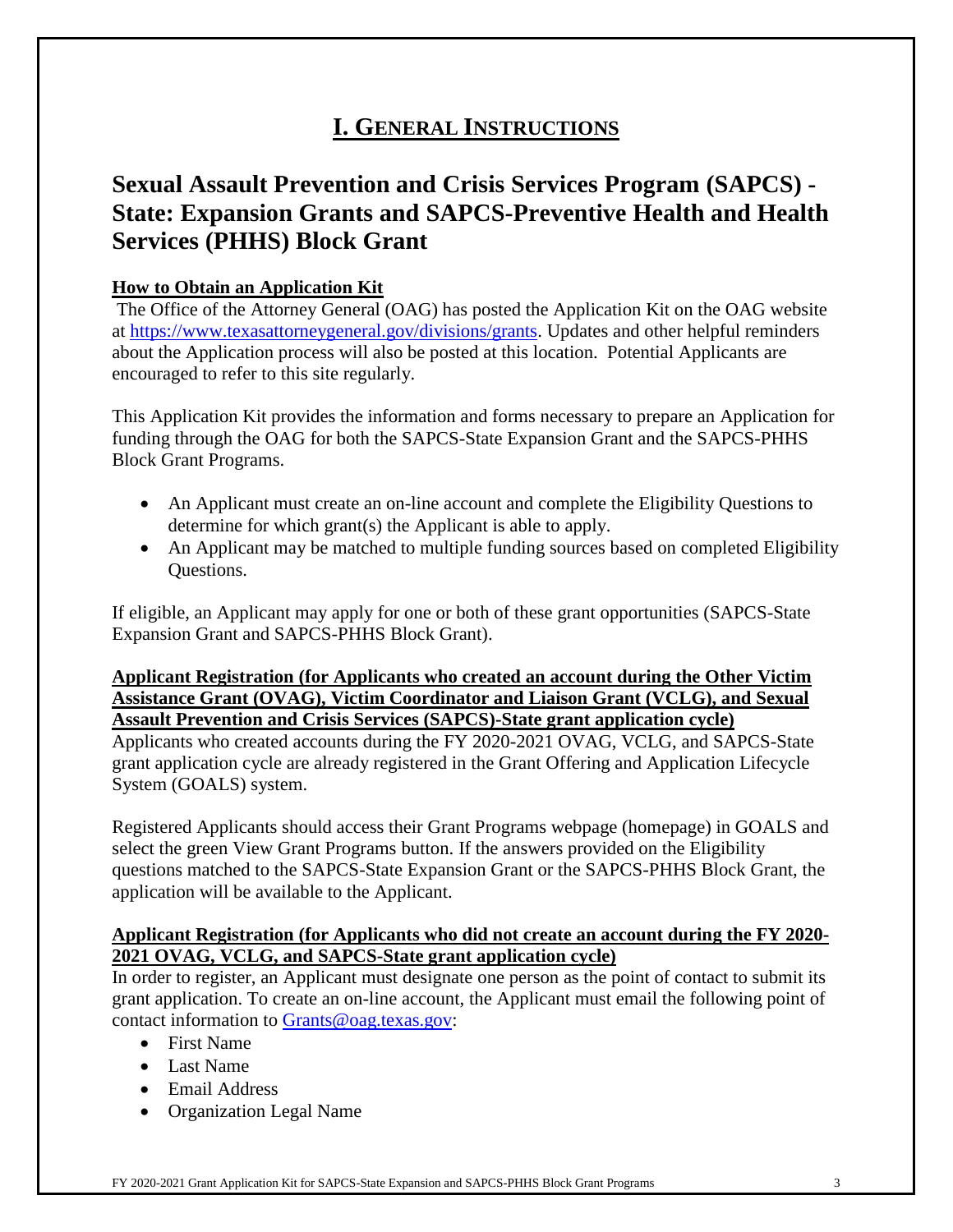The point of contact will receive a welcome email from **G**rant **O**ffering and **A**pplication Lifecycle System (GOALS) via the [Grants@oag.texas.gov](mailto:Grants@oag.texas.gov) email address. GOALS will prompt the point of contact to create a password. The password must be 8 characters, with at least 1 Upper Case Letter, 1 Lower Case Letter, 1 Number and 1 Special Character ( $\omega$ , #, \$, &, etc.). The Applicant may also choose to upload a Picture.

#### **The OAG strongly encourages Applicants to register by March 3, 2020 in order to have sufficient time to complete the application.**

#### **Applicants who did not create an account during the FY 2020-2021 OVAG, VCLG, and SAPCS-State grant application cycle will have to answer Eligibility Questions.**

After the on-line account is activated, the Applicant will be taken to the Grant Programs webpage (your homepage) in GOALS, where the Applicant will then need to complete the Eligibility Questions under *Your Tasks*.

The Applicant will be required to answer "*Yes* or *No"* questions regarding the agency type and purpose as well as provide the Council of Governments (COG) regions and counties served. The Applicant will also be asked to provide its Legislative Districts. If the Applicant does not know its COG or Legislative District, website links are provided in the section headers to assist in obtaining that information. Completing the eligibility questions will determine which grant funding solicitation the Applicant matches.

Once the Eligibility Questions are complete, Select the *View Grant Programs* button at the bottom of the screen. If the Applicant matches to a grant program that has an open solicitation, select and complete the grant application for that applicable funding source.

If a funding source for which the Applicant is intending to apply does not appear under *Grant Programs*, there could be two possibilities:

- A grant program to which the Applicant could potentially match is not open; or
- The answers provided in the Eligibility Questionnaire do not match any of the OAG's open grant solicitations.

The link for GOALS and further instructions can be found on the OAG website at [https://www.texasattorneygeneral.gov/divisions/grants.](https://www.texasattorneygeneral.gov/divisions/grants)

### **Application – Deadline is 11:59 p.m. CDT Friday March 20, 2020**

#### **To meet the deadline, the Application must be submitted via GOALS.**

- All Applicants must submit the following:
	- o One (1) application per matched funding source listed under *Grant Programs*.
	- o The following documents must be uploaded:
		- "Statements Supporting Submission of the Application to the Office of the Attorney General" containing signatures.
		- "Resolution of Governing Body" containing signatures. (Please note that the Authorized Official must be designated by signature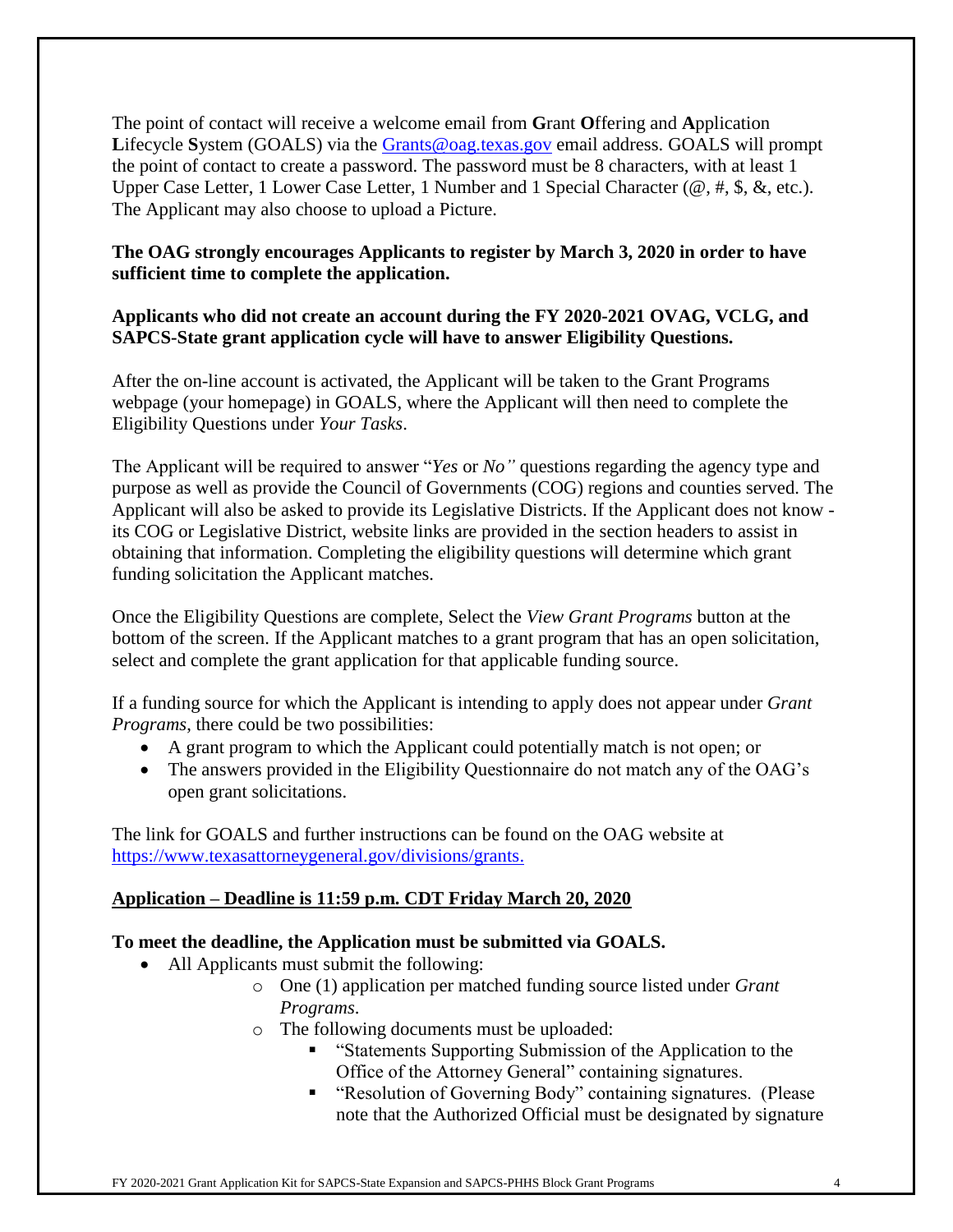of the governing body. If the Authorized Official is also a member of the governing body, the Authorized Official must be designated by another member's signature. The Authorized Official cannot sign the Resolution designating him/herself as the Authorized Official.)

- Job Description(s) in PDF for each position requested on the proposed budget.
- Support Document(s) (See definition on page 19), at least one Support Document is required for each Applicant that reflects collaboration/organizational support related to achieving the goals of the proposed project as described in the Application.
- Excel Budget Template completed for the first-year grant cycle and budget total for the second year of the grant. Must be uploaded in MS Excel format.
- One auto-reply message per application completed and submitted will be generated by GOALS and sent to the email associated with the Applicant's on-line account.

The OAG accepts no responsibility for delays in submission, electronic or otherwise. Applicants are strongly advised to allow for and anticipate any such delays by submitting the Application as early as possible.

For security purposes, the OAG cannot accept Applications submitted in other formats, including walk-in, hand delivery, same day courier service or any other hard copy method of delivery. The OAG also will not accept email submissions.

Please contact the OAG at [Grants@oag.texas.gov](mailto:Grants@oag.texas.gov) or (512) 936-0792 if there are any questions about the method of delivery. In order to better assist Applicants with their questions, the preferred method of contact is email. The OAG will not consider or fund an Application if it is not filed by the due date, in the manner required.

#### **Required Software and Capabilities**

*Microsoft Excel 97* or newer version as well as the *Internet* is required to create an on-line account, complete the Application, and apply for a grant. Please note that not all versions of Microsoft Excel are the same. If an error message is received, save the Excel document as *.xls*, instead of .*xlsx. Adobe Reader* is required to access the Application Instructions. *Adobe Reader*  can be downloaded for free at [www.adobe.com.](http://www.adobe.com/)

#### **Availability of Funds**

The source of funding for the SAPCS-State Expansion is through a biennial appropriation by the Texas Legislature. The SAPCS-PHHS Block Grant is through the Centers for Disease Control and Prevention (CDC), CFDA 93.991. All funding is contingent upon an appropriation to the OAG by the Texas Legislature. The OAG makes no commitment that an Application, once submitted, or a grant, once funded, will receive subsequent funding.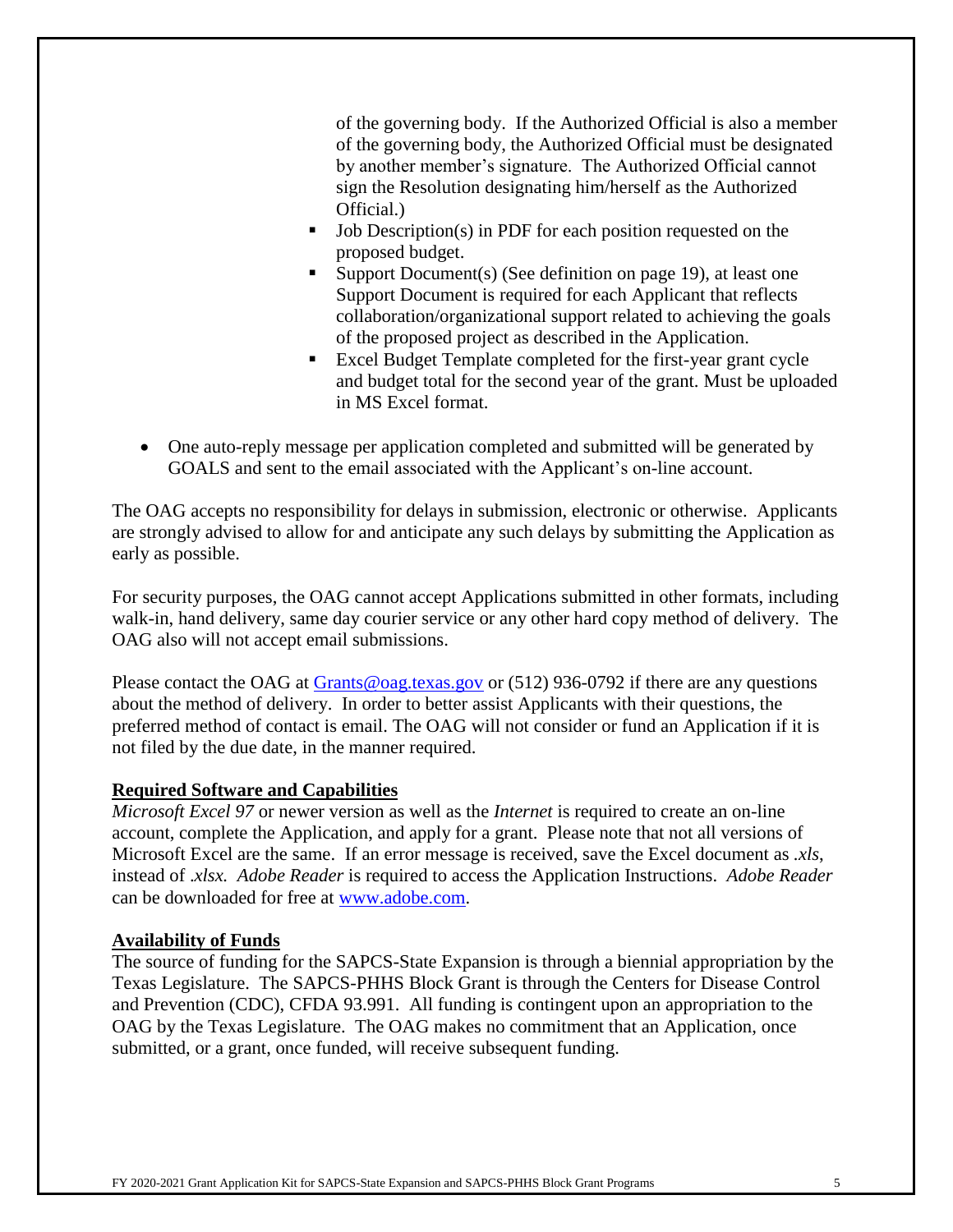#### **Grant Period - Up to Two Years**

- **SAPCS-State Expansion Grant** While the grant application kit is two years, contracts are awarded one fiscal year at a time, subject to and contingent on funding and approval by the OAG. The grantee will be required to submit additional documentation relating to the second fiscal year of the grant period, including an updated budget. The OAG may base its decision for the second fiscal year funding amounts on the grantee's first year performance, including but not limited to: the timeliness and thoroughness of reporting, effective and efficient use of grant funds and the success of the project in meeting its goals.
- **SAPCS-PHHS Block Grant** While the grant application kit is two years, contracts are awarded one fiscal year at a time, subject to and contingent on funding and approval by the OAG. The grantee will be required to submit additional documentation relating to the second fiscal year of the grant period, including an updated budget. The OAG may base its decision for the second fiscal year funding amounts on the grantee's first year performance, including but not limited to: the timeliness and thoroughness of reporting, effective and efficient use of grant funds and the success of the project in meeting its goals.

#### **Eligible Applicants**

#### *SAPCS-State Expansion*

**Sexual Assault Programs** *-* any local public or private nonprofit corporation, independent of a law enforcement agency or prosecutor's office, that is operated as an independent program or as part of a municipal, county, or state agency and that provides the following minimum services to adult survivors of stranger and non-stranger sexual assault: 24-hour crisis hotline, crisis intervention, public education, advocacy, and accompaniment to hospitals, law enforcement offices, prosecutor offices, and courts and meets the Minimum Services Standards. **Applicant must be a current SAPCS-State grantee to apply**.

In addition to the requirement above, Sexual Assault Programs must be in reasonable proximity to the counties of interest identified in the Purpose Area Section of this application kit. The OAG reserves the right to determine reasonableness of proximity, to split the county allotment between two Sexual Assault Programs, or to award the county allotment to the highest scoring sexual assault program for each county.

#### *SAPCS-PHHS Block Grant Program*

• **Sexual Assault Programs** *-* any local public or private nonprofit corporation, independent of a law enforcement agency or prosecutor's office, that is operated as an independent program or as part of a municipal, county, or state agency and that provides the following minimum services to adult survivors of stranger and non-stranger sexual assault: 24-hour crisis hotline, crisis intervention, public education, advocacy, and accompaniment to hospitals, law enforcement offices, prosecutor offices, and courts and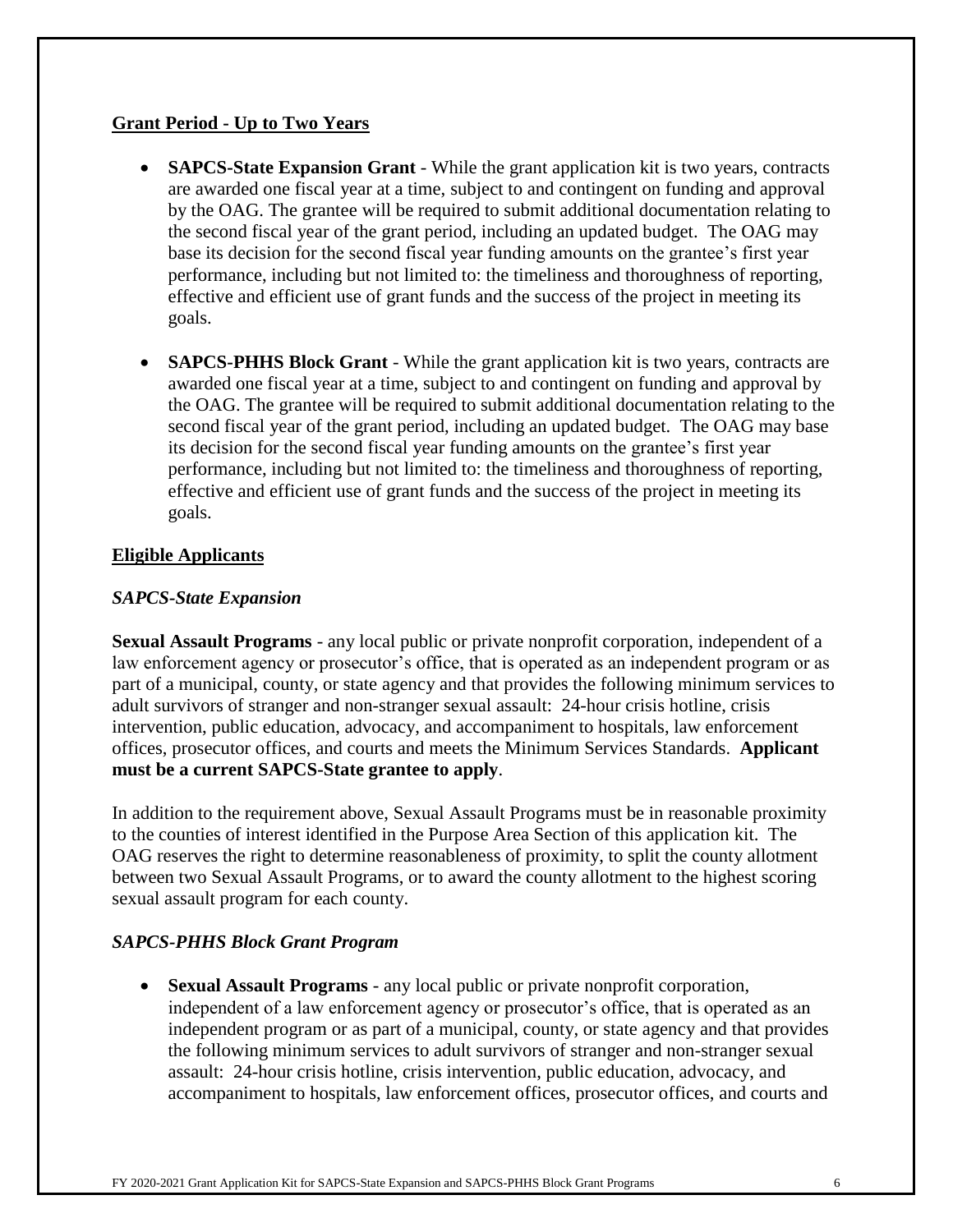meets the Minimum Services Standards. **Applicant must be a current SAPCS-State grantee to apply**.

• **State Sexual Assault Coalition** – means a statewide nonprofit organization that has been identified as a state sexual assault coalition by a state or federal agency authorized to make that designation.

*For sexual assault programs, a current SAPCS-State grantee is one that has an active SAPCS-State grant contract for FY 2020 (September 1, 2019 through August 31, 2020). Previously funded grantees that were not funded in FY 2020, or that de-obligated their grant in FY 2020, are not eligible for this opportunity.*

#### **Eligible Budget Categories**

- Personnel
- Fringe Benefits
- Professional & Consultant Services
- Travel
- Equipment
- Supplies
- Other Direct Operating Expenses

#### **Ineligible Costs**

Ineligible costs include, but are not limited to:

- Payment for lobbying
- Purchasing food and beverages except as allowed under Texas State Travel Guidelines
- Purchasing or leasing vehicles
- Purchasing promotional items or recreational activities
- Paying for travel that is unrelated to the direct delivery of services that supports the OAG funded program
- Paying consultants or vendors who participate directly in writing a grant application
- Paying any portion of the salary or any other compensation for an elected government official
- Payment of bad debt, fines or penalties
- Purchasing any other products or services the OAG identifies as inappropriate or unallowable
- Payments for sexual assault medical forensic examinations
- Payments for medical care
- Payments for costs that have been reimbursed by the Crime Victims' Compensation Program
- Any unallowable costs set forth in state or federal cost principles

### **Ineligible Activities (not reimbursable)**

Ineligible activities include, but are not limited to:

- Research centered activities (does not include evaluation for program improvement)
- Prosecution centered activities for offender related activities, such as witness coordination, expert witness fees, or prosecutor salaries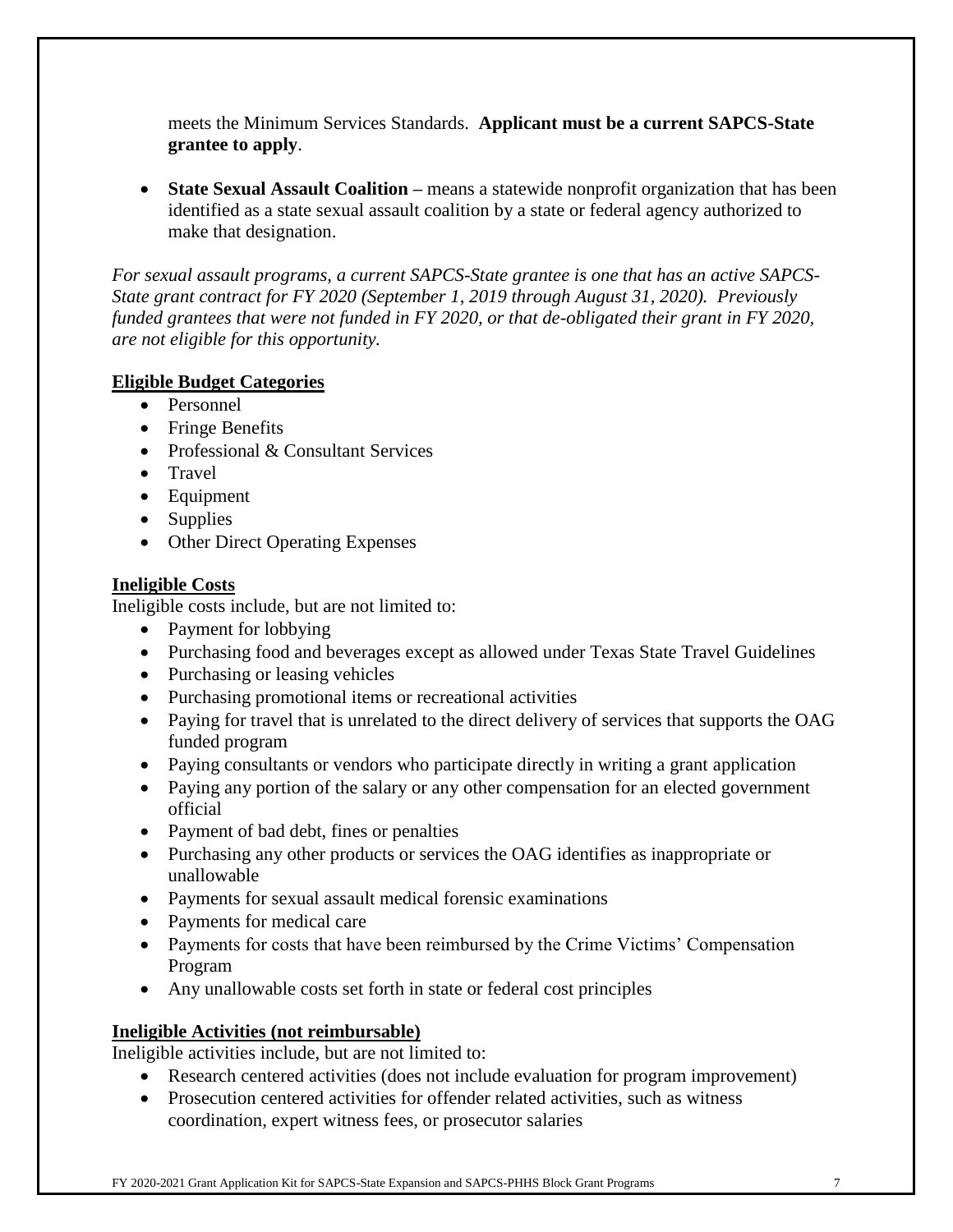- Law enforcement centered activities, such as investigators or patrol officers
- Probation activities that assist an offender
- Offender related activities, such as mediation or alcohol/drug abuse counseling or activities that include incarcerated individuals.
- Public Awareness Campaigns defined as a planned series of media/materials buys that are general in nature and intended to achieve a particular aim (*e.g.*, My Strength Campaign, Speak Up Speak Out Campaign, No More Campaign, etc.). See Education in the definition section for allowed awareness activities.
- Activities performed by Sexual Assault Nurse Examiners (SANEs), or other medical professionals, related to conducting sexual assault medical forensic examinations, including fees or salaries. This does not include professional fees for SANEs or medical professionals who provide victim services training for an organization.

#### **Funding Levels**

For each year of the grant term, the OAG will issue grants in the amounts listed below. Applications requesting an amount less than or more than the stated amount may not be funded. If the application is awarded, the budget may be adjusted by the OAG to fit the stated amount.

**SAPCS-State Expansion Program -** Please note: Year 1 contracts will begin on June 1, 2020 and end August 31, 2020. Grantees are encouraged to use Year 1 funding for any expected upfront costs. Grantees will have the option to carryover unspent Year 1 funding to Year 2.

| Eligible Applicants   | Grant Amounts FY 2020   Grant Amounts FY 2021 |                                      |
|-----------------------|-----------------------------------------------|--------------------------------------|
| <b>Sexual Assault</b> | $$13,156$ per county of                       | $\frac{1}{2}$ \$13,156 per county of |
| Program               | $expansion*$                                  | expansion*                           |

\* Applicants may apply for \$13,156 per county of expansion (see eligible counties under the Purpose Area Section of this Application Kit). Grantees must apply for the same amount of funding and the same expansion counties for FY 2020 and FY 2021.

**SAPCS-PHHS Block Grant Program -** Please note: Year 1 contracts will begin on June 1, 2020 and end September 30, 2020.

| Eligible              | Minimum  | Maximin FY | Minimum  | <b>Maximin FY</b> |
|-----------------------|----------|------------|----------|-------------------|
| Applicants            | FY 2020  | 2020       | FY 2020  | 2020              |
| <b>Sexual Assault</b> | \$31,815 | \$47,723   | \$31,815 | \$47,723          |
| Program               |          |            |          |                   |
| <b>State Sexual</b>   | \$50,000 | \$85,000   | \$50,000 | \$85,000          |
| Assault               |          |            |          |                   |
| Coalition             |          |            |          |                   |

#### **Match Requirements**

There are no match requirements for the SAPCS-State Expansion or the SAPCS-PHHS Block Grant program.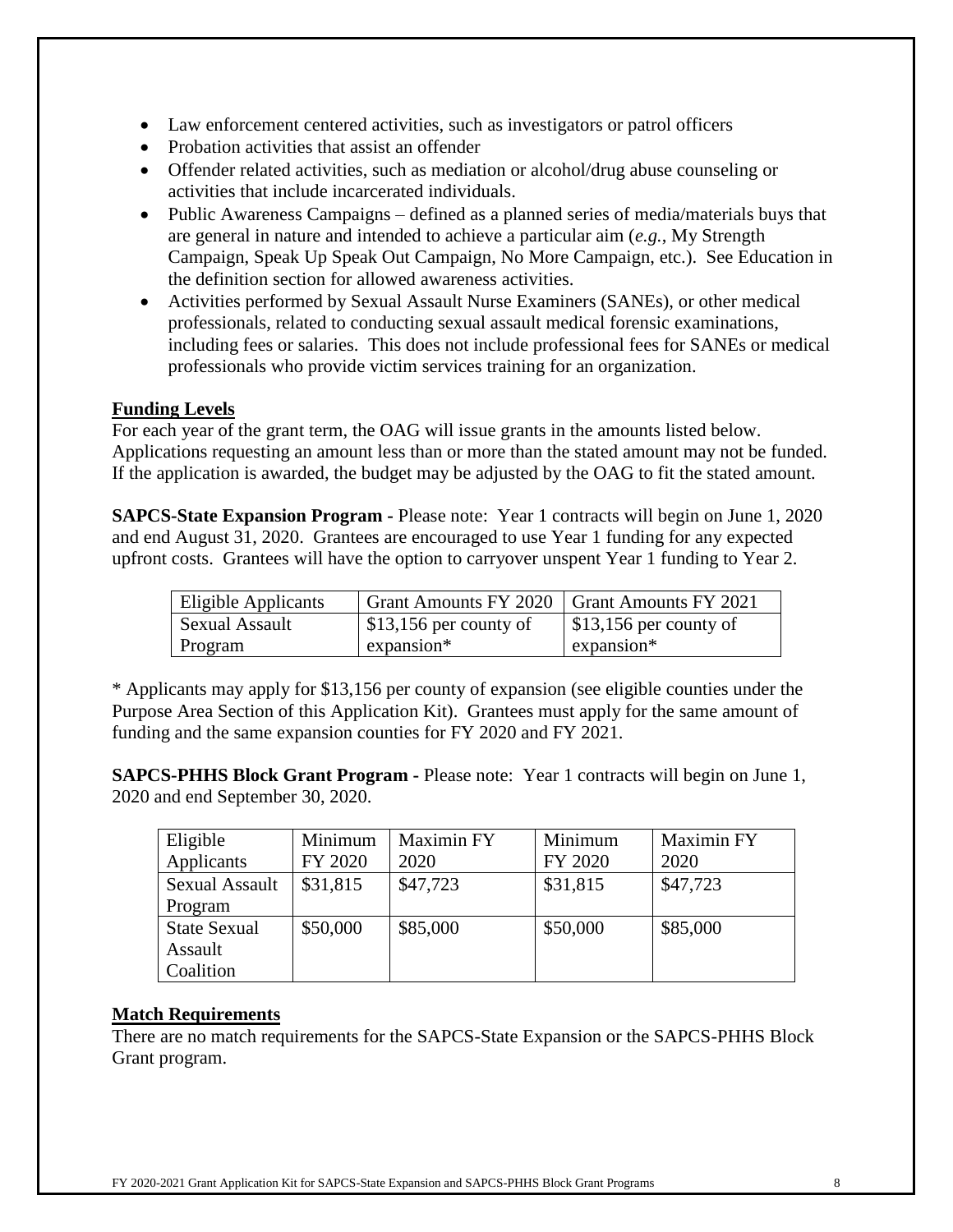#### **Volunteer Requirements**

All SAPCS Applicants are required to use volunteers in some way to support the mission of their organization. If the organization does not currently utilize volunteers, a plan must be described explaining how a volunteer program will be developed and implemented during the grant term.

If the Applicant currently uses volunteers, it must identify the role of a volunteer within the organization and describe program components related to recruitment and retention.

#### **State and Federal Requirements**

All Applicants should review and be familiar with the OAG administrative rules governing the SAPCS Program. These rules are published in Texas Administrative Code, Title 1, Chapter 62: [http://texreg.sos.state.tx.us/public/readtac\\$ext.ViewTAC?tac\\_view=4&ti=1&pt=3&ch=62](http://texreg.sos.state.tx.us/public/readtac$ext.ViewTAC?tac_view=4&ti=1&pt=3&ch=62)

In addition to the OAG's administrative rules, Applicants should be familiar with the Uniform Grant Management Standards (UGMS) and relevant Code of Federal Regulations (CFR) that relate to state, and if applicable, federal grant funding.

- UGMS can be found at:<https://www.comptroller.texas.gov/purchasing/docs/ugms.pdf>
- Uniform Administrative Requirements, Cost Principles, and Audit Requirements for Federal Awards 2 CFR 200 can be found at: [http://www.ecfr.gov](http://www.ecfr.gov/)

#### **Contact Information**

Assistance with technical questions about the Application Kit is available via:

- Email: [Grants@oag.texas.gov](mailto:Grants@oag.texas.gov)
- Phone: (512) 936-0792
- GOALS: Select *Help* on the GOALS website for further assistance

Email is the preferred method for submitting questions. Each person submitting a question should include his/her name, the name of the organization, an email address, a phone number and if applicable, the Reference ID Number. Please note that OAG staff cannot assist with writing Applications or how to answer Eligibility questions.

#### **SAPCS-State Expansion Grant Program Requirements**

The purpose of the SAPCS-State Expansion Grant is to expand the existing services of sexual assault programs to the following eligible counties:

| Deaf Smith | Milam   | San Saba  |
|------------|---------|-----------|
| Edwards    | Mills   | Uvalde    |
| Jim Hogg   | Navarro | Val Verde |
| Kaufman    | Oldham  | Yoakum    |
| King       | Parmer  | Zapata    |
| Kinney     | Real    |           |
| Medina     | Refugio |           |

#### **Purpose Areas**:

- Required Activities:
	- o Assistance with Crime Victims' Compensation;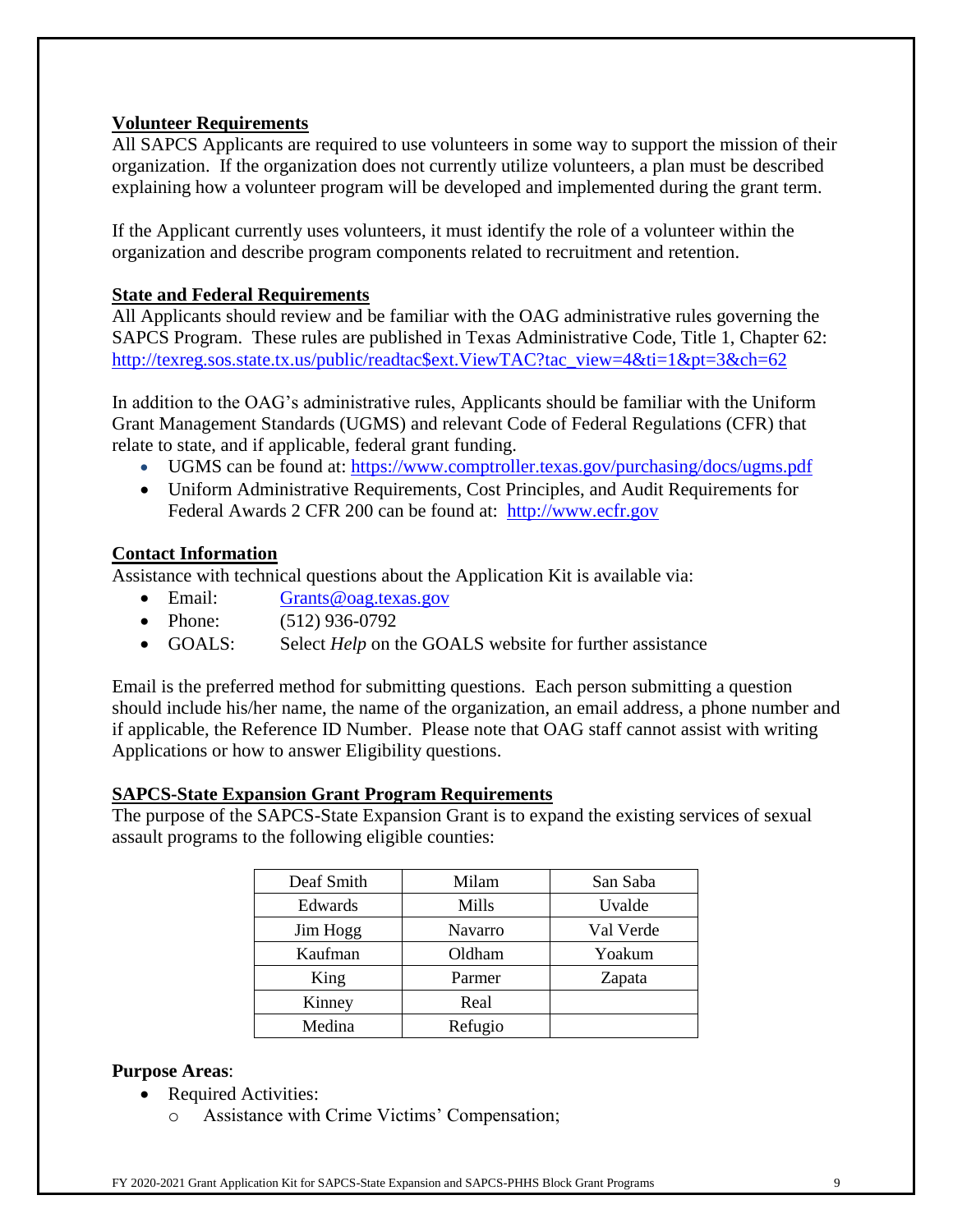- o Assistance with SAVNS (if in an applicable county); and
- o Information and Referral
- Additional Direct Victim Services: In addition to the required activities above, grant funds may be used for any of the following direct victim services:
	- o Crisis Intervention;
	- o Advocacy;
	- o Accompaniment to hospitals, law enforcement offices, prosecutors' offices, and courts; or
	- o Counseling
- Outreach and Training may be provided as needed to expand direct victim services into eligible County(s) selected.

Services may only be provided to non-residential survivors of sexual assault. No shelter-based positions/services will be considered.

#### **SAPCS-PHHS Block Grant Program Requirements – Sexual Assault Programs**

The purpose of the SAPCS–PHHS Block Grant Program is to provide direct services to victims of sexual violence and conduct prevention activities as defined in this application kit.

Purpose Areas:

- Required Activities:
	- o Assistance with Crime Victims' Compensation;
	- o Assistance with SAVNS (if in an applicable county);
	- o Information and Referral; **and**
	- o Prevention (as defined in this application kit).
- Additional Direct Victim Services: In addition to the required activities above, grant funds may be used for any of the following direct victim services:
	- o Crisis Intervention;
	- o Advocacy;
	- o Accompaniment to hospitals, law enforcement offices, prosecutors' offices, and courts; or
	- o Counseling

Services may only be provided to non-residential survivors of sexual assault. No shelter-based positions/services will be considered.

#### **SAPCS-PHHS Block Grant Program Requirements – State Sexual Assault Coalition**

- Technical assistance and training to PHHS Block Grant funded Sexual Assault Programs related to direct services to victims and prevention
- Prevention (as defined in this application kit).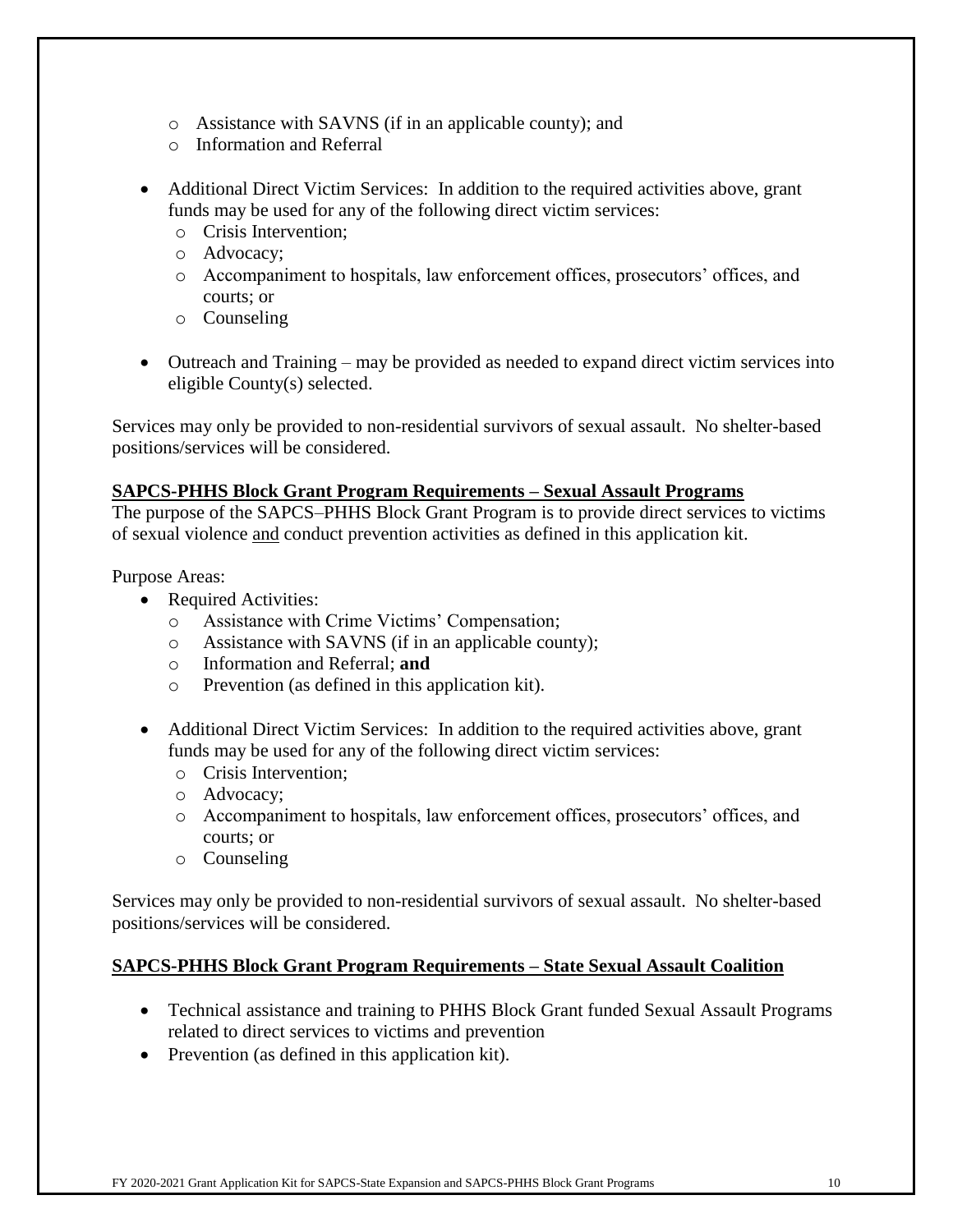#### **Staffing Requirements – Applied to both SAPCS-State Expansion and SAPCS-PHHS Block Grant Programs:**

- A minimum of 75% of an Applicant's budget must be allocated to the Personnel and Fringe Benefits budget categories. This requirement applies to all Applicants. The OAG may grant an exception to this requirement for projects that demonstrate a need as described on the Budget Calculation.
- No Administrative positions will be funded.
- All Applicants are limited to no more than five positions.
- Position titles on the budget must match exactly to the job description.
- Each position listed on the budget can only be associated with one employee. If job sharing, list each position on the budget separately as many times as necessary regardless of time allocated to grant (*i.e.*, Advocate, if shared between three personnel, must be listed on three separate lines under the Personnel budget category, and three separate job descriptions must be submitted, one for each position).
- Job descriptions are required and must be submitted for all positions for which the Applicant is requesting funding. Job descriptions must reflect activities that relate to the project's goals and must be appropriately proportionate to the time spent on activities funded by the SAPCS-State Expansion Grant or the SAPCS-PHHS Block Grant.

At least one grant funded person providing direct victim services will be required to complete an OAG training on Crime Victims' Compensation and Address Confidentiality within the first year of the grant execution date. One grant funded person providing direct victim services must always be current on the OAG training requirement. If for example, the grant funded person providing direct victim services that initially completed the training is no longer employed by the agency, another grant funded person providing direct victim services must complete the training. The training requirement may be completed either by attending an OAG conference or training in person (offered by Regional Coordinators or in Austin at the State Office), or via an online course offered by the OAG. This requirement will be in effect for the entire two-year grant cycle.

#### **Review Process**

The OAG will review each complete Application submitted by the deadline by an eligible Applicant.

- At any time during the review process, an OAG staff member may contact the Applicant for additional information.
- All areas of the budget are subject to review and approval by the OAG. Decisions related to the budget are based on both eligibility and reasonableness.

### **Scoring**

The Application will be scored on information provided by the Applicant including, but not limited to:

- Organization Summary (10% of overall score)
- Project Summary and Description of Need (30% of overall score)
- Assessment and Evaluation (5% of overall score)
- What Will Be Done (30% of overall score)
- Financial Questions (20% of overall score)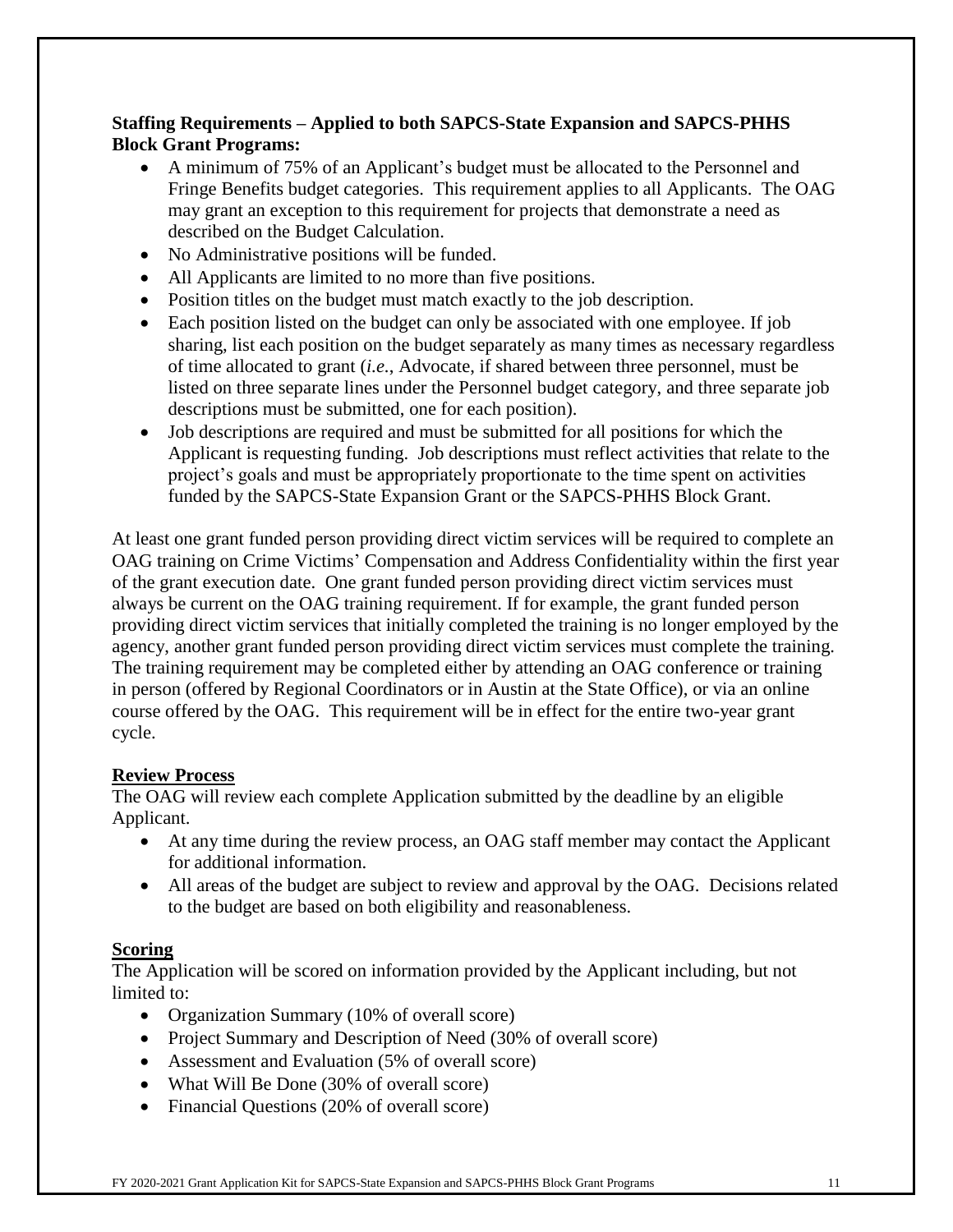• Comprehensive Scoring Criteria (5% of overall score)

#### **Grant Decisions**

During the grant review and award process, the OAG may take into consideration other factors including whether the Applicant has demonstrated acceptable past performance as a grantee in areas related to programmatic and financial stewardship of grant funds.

The OAG may choose to award a grant from a different OAG funding source than that for which the Applicant applied.

The OAG is not obligated to award a grant at the total amount requested and/or within the budget categories requested. The OAG reserves the right to make awards at amounts above and/or below the stated funding levels.

The OAG makes final decisions on what is considered a Sexual Assault Program.

The OAG makes final decisions on what is considered reasonable proximity to the eligible expansion counties.

All grant decisions including, but not limited to, eligibility, evaluation and review, and funding rest completely within the discretionary authority of the OAG. The decisions made by the OAG are final and are not subject to appeal.

#### **Funding Priority**

The OAG reserves the right to consider all other appropriations or funding an Applicant currently receives when making funding decisions. The OAG may give priority to Applicants that do not receive other sources of funding, including funding that originates from the OAG.

#### **Grant Award Notification**

The Applicant shall be notified in writing of the OAG's decision regarding a grant award. The OAG may utilize a grant contract document and/or a notice of grant document once a decision is made to award a grant. The Applicant will be given a deadline to accept the grant award and to return the appropriate document to the OAG within the time prescribed by the OAG. An Applicant's failure to return the signed document, via DocuSign, to the OAG within the prescribed time period will be construed as a rejection of the grant award, and the OAG may deobligate funds.

#### **Special Conditions**

The OAG may assign special conditions at the time of the award. Until satisfied, these special conditions may affect the Applicant's ability to receive funds. If special conditions are not resolved, the OAG may de-obligate funds up to the entire amount of the grant award.

#### **Reporting Requirements**

If an Application is funded, grantees will be required to report to the OAG quarterly, in the manner and schedule as determined by the OAG. Quarterly statistical reports are due no later than the  $30<sup>th</sup>$  day of each month following the end of the quarter.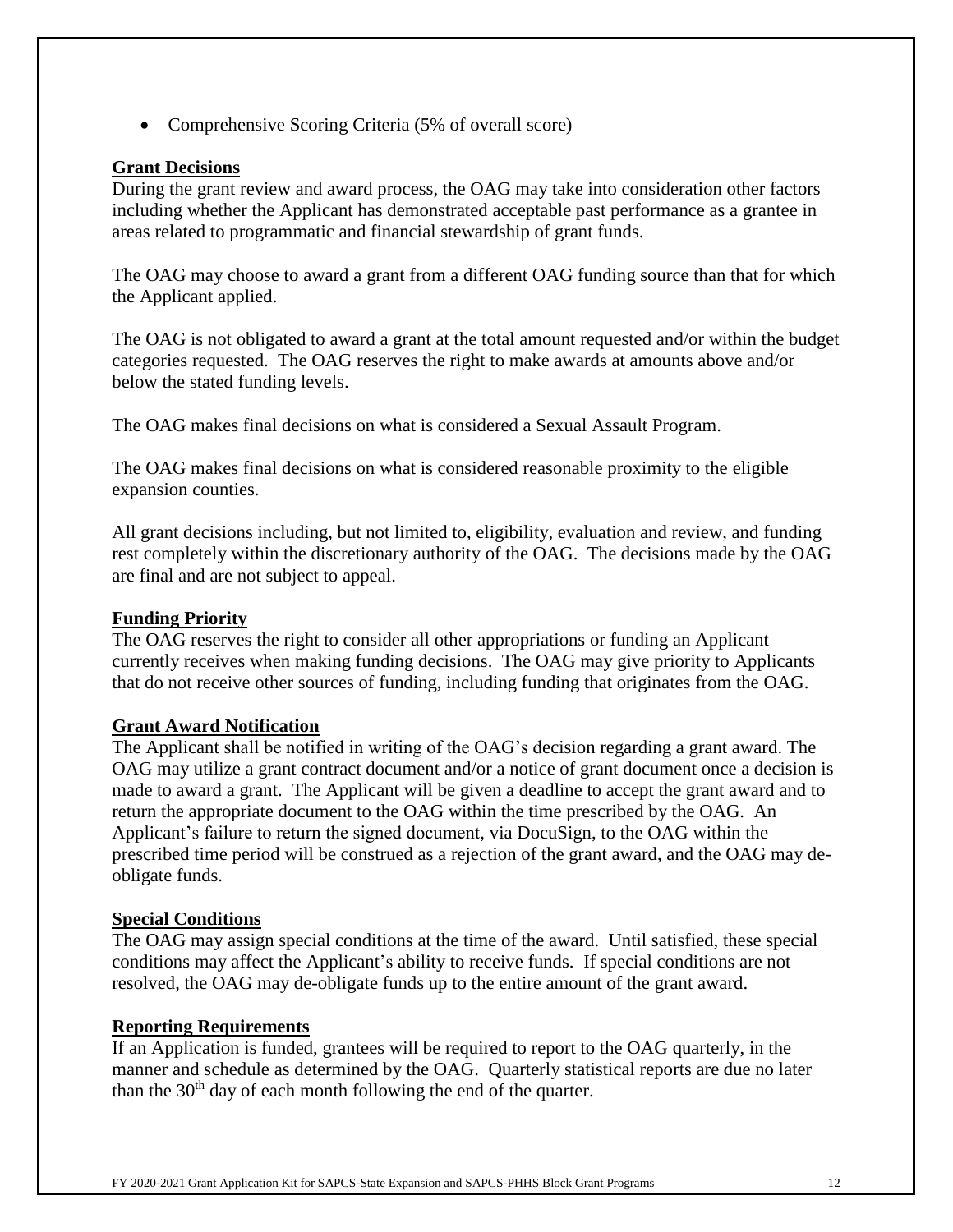**SAPCS-State Expansion Grant Program** - the four quarters end on the last day of the months of November, February, May and August. Reporting on grant program activities such as demographics of victims served, outputs, and outcomes via quarterly Performance Reports will be required.

**SAPCS-PHHS Grant Program** - the four quarters end on the last day of the months of December, March, June, and September. Reporting on grant program activities such as demographics of victims served, demographics of participants, outputs, and outcomes via quarterly Performance Reports will be required.

If reports are not submitted by the established dates, this may affect the Applicant's ability to receive reimbursement.

#### **Method of Payment**

OAG grants are paid on a cost-reimbursement basis.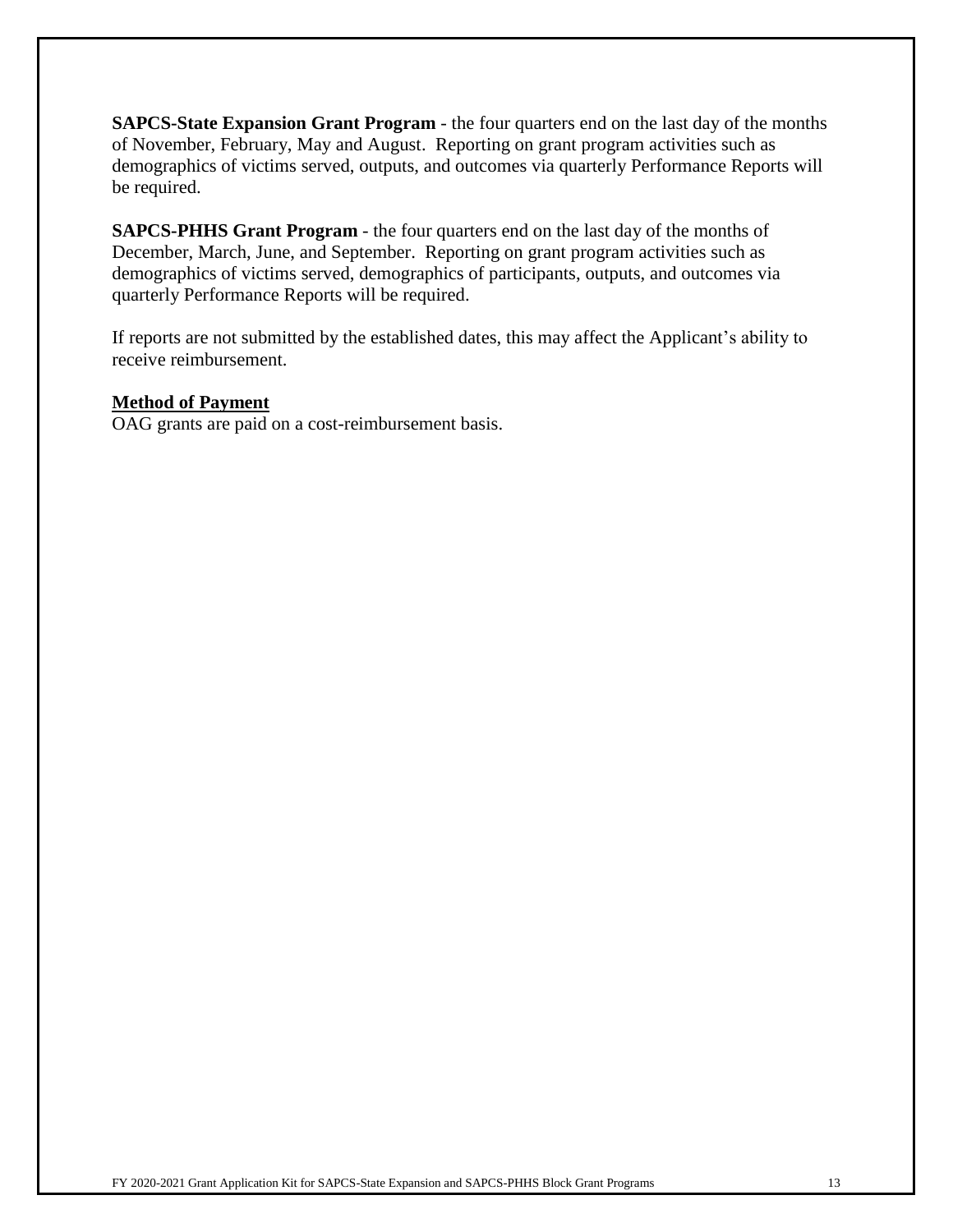## **II. DEFINITIONS**

# **OUTPUT DEFINITIONS**

**24 Hour Crisis Hotline –** a telephone line answered 24 hours a day, 7 days a week by trained Sexual Assault Program staff or volunteers to provide immediate, confidential, non-judgmental support, crisis intervention, and information and referrals.

**24-Hours Crisis Hotline calls** – sexual assault related calls received on the organization's 24 hour crisis hotline.

**Accompaniment –** to hospitals, law enforcement offices, prosecutors' offices and courts, to provide in-person support, assistance and provision of information about crime victims' rights during the survivors' interaction with medical or criminal justice professionals at hospitals, law enforcement offices, prosecutors' offices and courts. To qualify as an Accompaniment to a Hospital, a minimum of 45 minutes must be spent with the survivor.

**Advocacy –** in-person or via telecommunication assistance provided on behalf of victims of sexual assault to third parties (*e.g.,* schools, employers, law enforcement agencies, housing authorities, health care professionals, prosecutors, offices, CVC).

**Assistance with Crime Victims' Compensation** – assistance provided to a victim or claimant, as defined by Texas Code of Criminal Procedure Articles  $56.32(a)(2)$  and  $56.32(a)(11)$ , that may include explaining Crime Victims' Compensation (CVC) forms, processes, or completing the appropriate forms. Providing general information on CVC should be counted under "Information and Referral."

**Assistance with Texas Statewide Automated Victim Notification Service (SAVNS) –** assistance provided to a victim of sexual assault explaining Texas SAVNS and/or registering or accessing information. Providing general information on Texas SAVNS should be counted under "Information and Referral."

**Crisis Intervention –** in person or via telecommunication assistance provided to a victim of sexual assault to reduce acute distress, to begin stabilization and to assist in determining next steps.

**Direct Victim Services** – for purposes of this grant include:

- Accompaniment to Hospitals, Law Enforcement Offices, Prosecutors' Offices and Courts
- Advocacy
- Assistance with Crime Victims' Compensation
- Assistance with Texas SAVNS
- Crisis Intervention
- Groups (Support, Therapeutic)
- Individual Counseling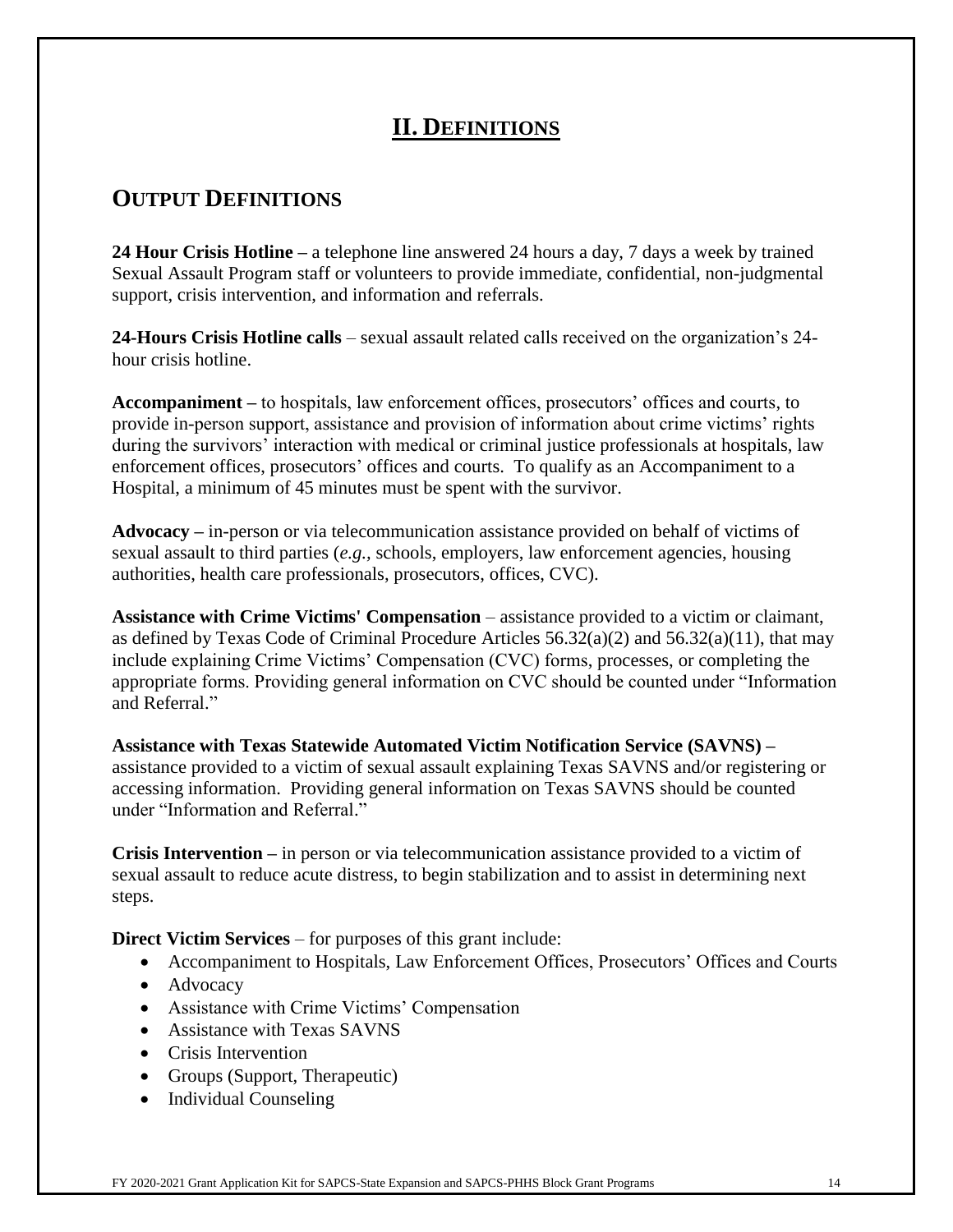• Information and Referral

### **Education– For purposes of this grant includes the following:**

- Outreach *SAPCS-State Expansion Grant Program only* may be provided as needed to expand direct victim services into eligible County(s) selected, is victim related and includes but is not limited to public speeches, information booths, media interviews, public service announcements, newsletters, articles, editorials, and website visits conducted for the purpose of generally informing the public about sexual assault related topics and available victim services.
- Training *SAPCS-State Expansion Grant Program only* may be provided as needed to expand direct victim services into eligible County(s) selected, is victim related and includes general training sessions, video conference training sessions, and computerbased training sessions conducted to train on sexual assault. Training is designed to increase knowledge on sexual assault related topics, impart the skills of individuals interacting with victims, including victim service training, or to improve the overlap response to sexual assault. Training may be provided internally to volunteers and staff, or externally to the public.
- Prevention **SAPCS-***PHHS Block Grant Program only* includes education and other activities (e.g., community mobilization and social norms change) related to the prevention of sexual violence. May include awareness activities (education to increase knowledge of the dynamics of sexual violence, its causes and consequences, and of services available through the sexual assault program), risk-reduction education (efforts that focus on reducing the risk of an individual in becoming a victim of sexual violence), and primary prevention activities (preventing sexual violence by working to increase protective factors and decrease risk factors of first-time perpetration of sexual violence).

**Individual Counseling** – provided to a victim of sexual assault by a licensed professional and uses one-on-one psychological and/or therapeutic methods of treatment for a minimum of 45 minutes.

**Information Booth** – Events where organizations staff booths to provide information to the general public about different topics. This may include but is not limited to community fairs, conferences, or other public gatherings.

**Information and Referral** – all forms of contact with victims of sexual assault in which services and available support (provided by the Applicant or the community) are identified and/or offered. This service may be provided in addition to or along with other Direct Victim Services such as Advocacy, Peer Support Services, Assistance with Crime Victims' Compensation, etc.

**OAG Sexual Assault Training Program (SATP) –** training conducted with employees/volunteers of a sexual assault program that meets the OAG SATP Training Certification Requirements as identified in the OAG SATP Certification Guide.

**Shelter-Based Position/Services – not allowed under this Grant Application –** are those position/services provided to survivors of sexual assault residing in a family violence shelter.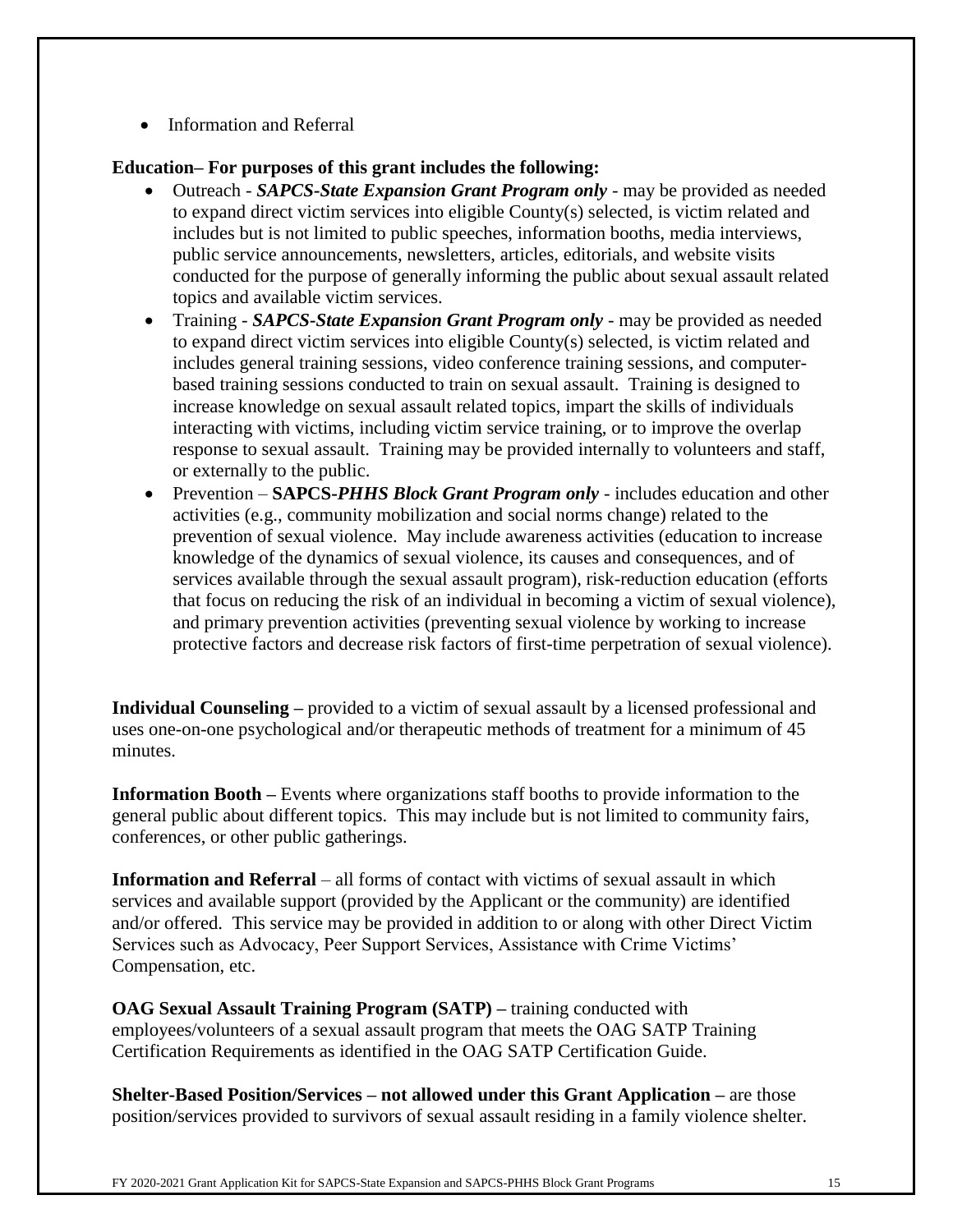**Support Groups –** groups for victims of sexual assault led by trained staff, volunteers or peer facilitators covering educational material or issues brought up by the group.

**Survivor/Victim** – this term is used interchangeably in this Application Kit and includes an individual who is a victim of a sexual assault, regardless of whether a report or conviction is made in the incident, and other individuals affected by sexual violence.

**Technical Assistance and Training –** efforts that build the capacity of SAPCS-PHHS Block grantees to implement direct services to victims and prevention.

**Therapeutic Groups –** groups facilitated by a licensed professional and includes therapeutic counseling and/or psycho-educational content for victims of sexual assault.

**Unique Victims Served** – a victim of sexual assault that receives any direct victim service from staff funded on this grant counted only once per fiscal year.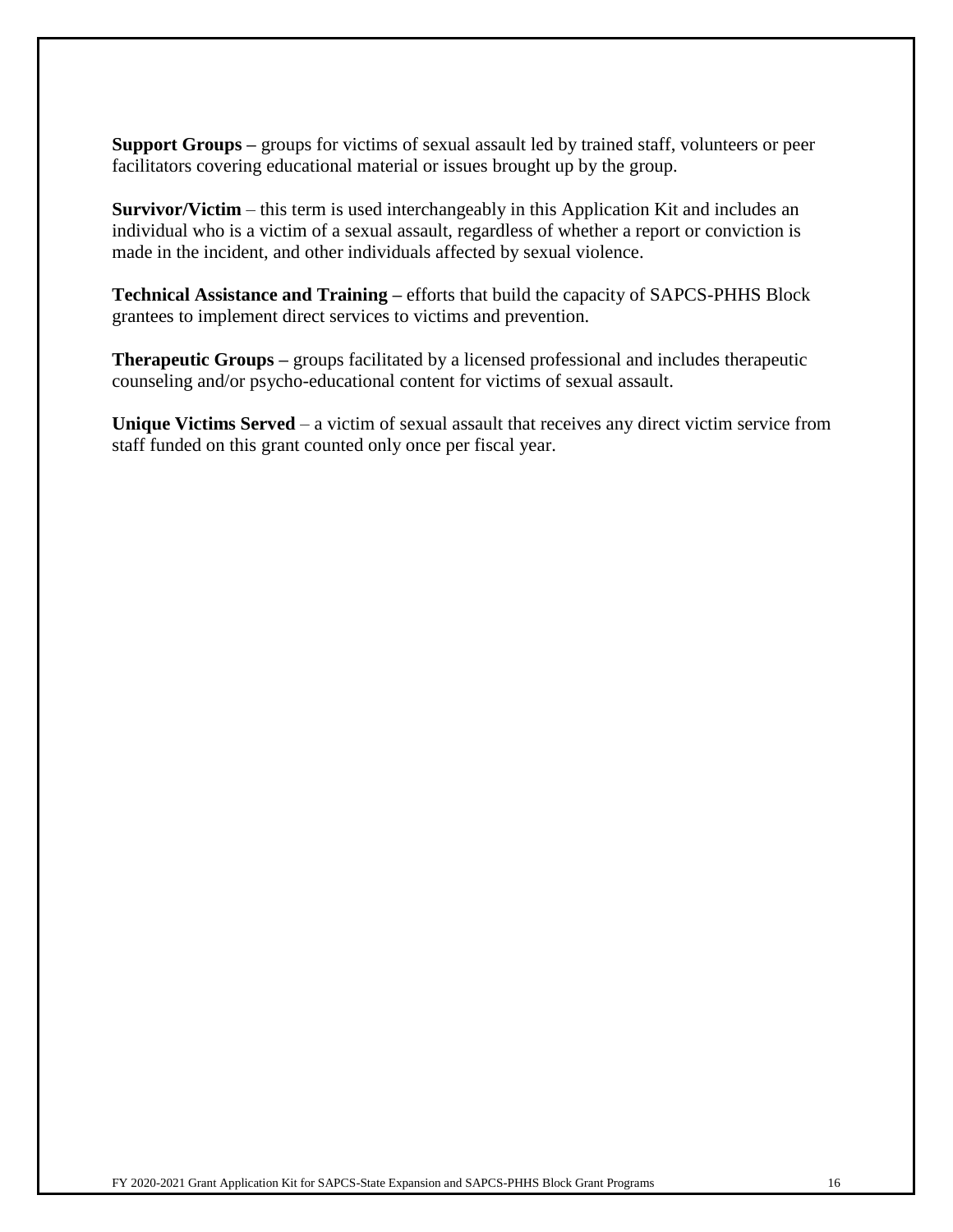## **GENERAL DEFINITIONS**

**Administrative Services – not allowed under this grant opportunity -** functions that provide support or oversight to grant activities that are not:

- Direct Victim Services:
- Education
	- o Victim related Outreach;
	- o Victim related Training; or
	- o Prevention.

(See Definitions of Direct Victim Services and Education).

**Advertising Costs –** the cost of advertising media and corollary administrative costs. Advertising media include magazines, newspapers, radio and television, direct mail, exhibits, electronic or computer transmittals. Most advertising costs are unallowable for grant purposes and are only allowable if related to and necessary for performance of the grant, *i.e.,* recruitment of personnel, procurement of goods and services, disposal of surplus materials, other specific purposes necessary to meet the requirements of the grant project, or the availability of services.

**Alternate Designee** – The person designated by the Authorized Official to sign invoices for the agency (*i.e.,* Executive Director, Financial Director, Auditor, Treasurer, etc.).

**Authorized Official –** Each grantee must designate an Authorized Official. The Authorized Official may not be the same person as the grant contact. The Authorized Official is the person authorized to apply for, accept, decline, or cancel the grant for the grantee. This person signs all grant contracts and financial forms as well as any other official documents related to the grant. This person may be, for example, the executive director of the entity, a county judge, or the designee authorized by the governing body in a resolution.

**Contract Staff–** individuals that are not employed by the organization but are hired contractors of the organization to carry out specific work for the grant.

**Equipment –** an article of non-expendable, tangible personal property having a useful life of more than one (1) year and a per unit acquisition cost which equals the lesser of the capitalization level established by the grantee for financial statement purposes or \$5,000.

**Employee –** a person under the direction and supervision of the organization, who is on the payroll of the organization and for whom the organization is required to pay applicable income withholding taxes.

**Fiscal Year** – Texas state fiscal year, beginning on September 1<sup>st</sup> and ending on August 31<sup>st</sup>.

**Fringe Benefits** – compensation or other benefits provided by the employer to the employee at no charge that is above and beyond salary or wages. Examples include health plans, life insurance, leave, pensions, unemployment benefit plans, and employer's portion of payroll tax.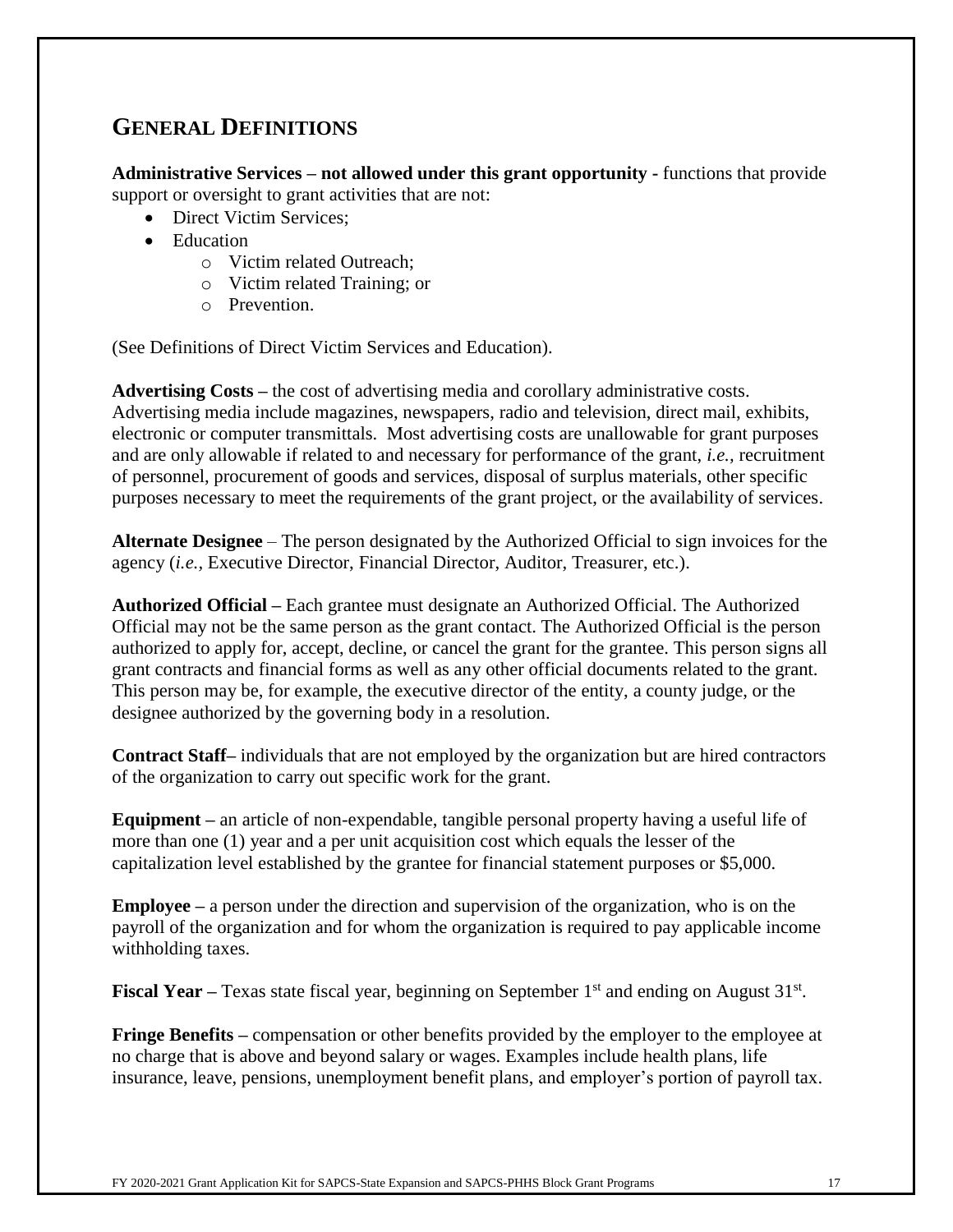**Grant Contact – e**ach grantee must designate a Grant Contact. The Grant Contact may not be the same person as the Authorized Official. The Grant Contact must be an employee of the grantee who is responsible for operating and monitoring the project and who is able to readily answer questions about the project's day-to-day activities. All grant related information will be sent to the Grant Contact.

**Mileage –** per mile cost when traveling by car may be reimbursed according to the Texas State Travel Guidelines, unless a grantee's travel policy provides a lesser reimbursement.

**Other Direct Operating Expenses** – costs not included in other budget categories and which are directly related to the day-to-day operation of the grant program. Other direct operating expenses include, but are not limited to, conference registration, rent, utilities, janitorial supplies, liability insurance, and communication.

**Outcome –** specific changes in knowledge, attitudes, skills, behavioral intentions, behaviors, or other changes that are expected as a result of program activities.Example: 80% of unique victims served (output) this year showed an "Increase in knowledge of crime victims' rights" (outcome).

**Output –** products of program activities, including services delivered by a program. Examples include:

- The number of unique victims served (outputs) last month. Example: 25 is the number of unique victims served (output) last month.
- The number of instances a service was provided. Example: 100 counseling sessions were provided (output) last month.

**Output Target –** estimate of the number of program activities, including services the organization plans to deliver in a given time period. Examples include:

- The organization plans to serve 30 unique victims in FY 2020.
- The organization plans to provide 25 accompaniments in FY 2020.

**Per Diem** –actual meal expense, incurred on an overnight stay in which the grantee travels outside of their designated headquarters, may be reimbursed according to the Texas State Travel Guidelines, unless a grantee's travel policy provides a lesser reimbursement.

**Personnel** – employees of this organization that will be funded by this grant. See "Employee."

**Professional & Consultant Services** – service for which the grantee uses an outside source for necessary support. Professional  $&$  Consultant Services include, but are not limited to, tax services, accounting services, counseling, legal services, and computer support.

**Project Financial Officer** – This person has primary responsibility for overseeing the financial operations of the grant project and may or may not be the same as the organization's highest financial position. This person may be, for example, the chief financial officer, finance director, county auditor, comptroller or board treasurer.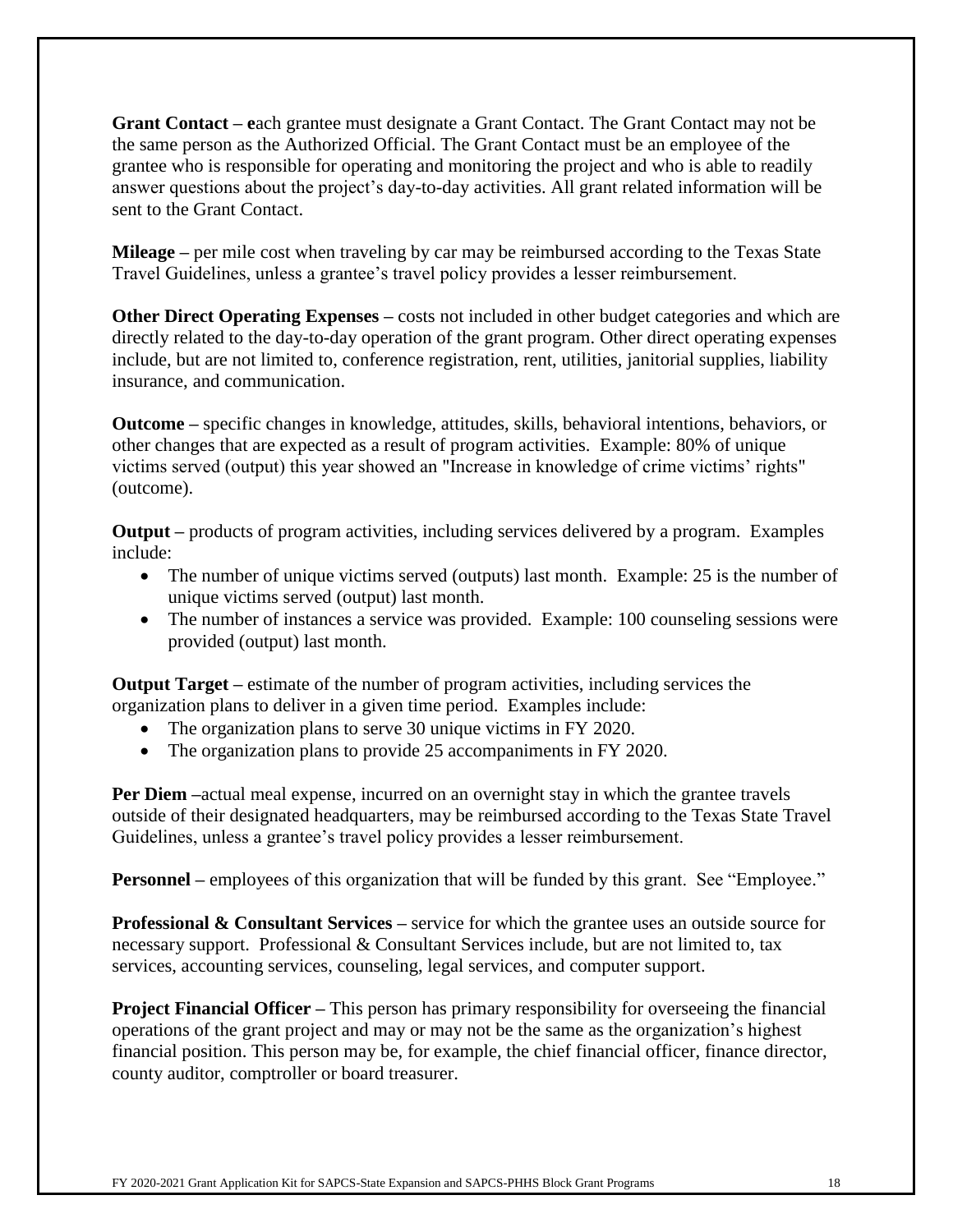**Promotional Items** – articles of merchandise that are branded with a logo and used in marketing and communication programs. They are usually given away to promote a company, corporate image, brand, or event. Most promotional items are unallowable expenditures for grant purposes and are only allowable if the item is informational and/or instructional in nature and thus provides a public service.

**Reference ID Number** – this number will be assigned by GOALS after an Applicant has started its application for this grant opportunity. The Reference ID Number will be used by the OAG to track the receipt of Applications. The assigned Reference ID Number must be included on all Application documents submitted to the OAG.

**Resolution of Governing Body –** a formal written statement of an official body that is the governing authority of an agency.

**Salary –** the total compensation, not including fringe benefits, earned by the employee without regard to funding source.

**Special Conditions** – a requirement placed on a grant because of a need for information, clarification, or submission of an outstanding requirement of the grant that may result in a financial hold being placed on the OAG grant program. Special conditions may be placed on a grant at any time with or without notice.

**Supplies –** consumable items directly related to the day to day operations of the grant program. Allowable items include, but are not limited to, office supplies, paper, postage, education resource materials, printers, projectors, laptops, and computers.

**Support Document(s) –** a Memorandum of Understanding, Cooperative Working Agreement, Letter of Support, or other written agreement between two or more parties that sets forth common understandings, respective roles or interactions between the parties or any supporting duties or responsibilities between the parties that support the project. It must be signed by all parties involved and describe in sufficient detail the subject matter of the agreement.

**Technical Assistance** - efforts to build the capacity of sexual assault programs to implement program activities. Assistance may be provided in person (includes video chat conferences), via telephone or email, or onsite.

**Texas Statewide Automated Victim Notification Service (SAVNS)** – a free and confidential statewide service that provides registered victims of crime and concerned citizens' information and notification about offender custody status and related court events and cases.

**Volunteer** – a person who provides an unpaid service to the organization.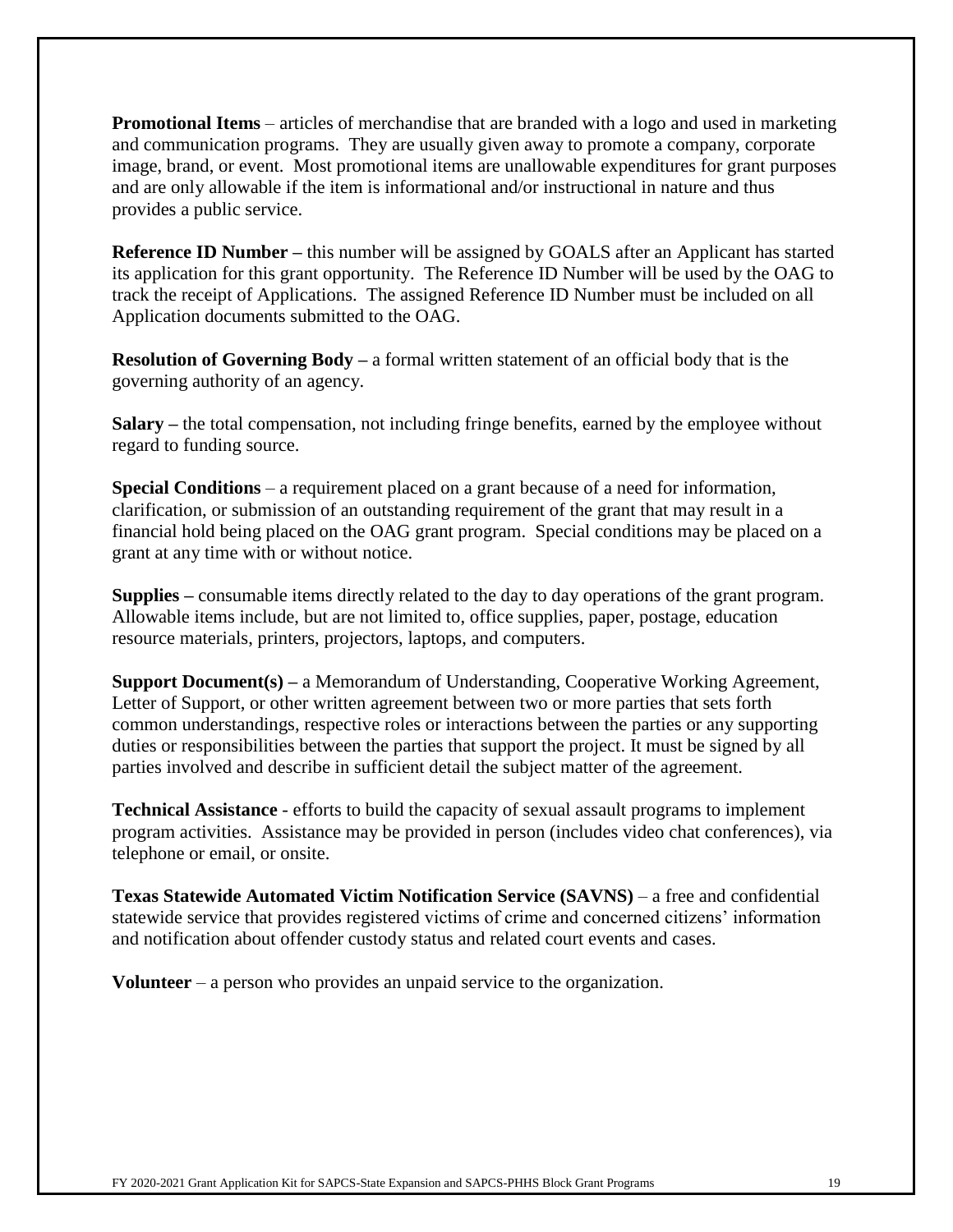# **III.INSTRUCTIONS FOR GOALS**

## **GENERAL INSTRUCTIONS**

Answer the questions only in the space provided. Only answered questions will be read or scored. Not all questions on this Application have instructions listed below. The instructions provided are to clarify and provide specific information where necessary. Every question should be answered in GOALS.

### **Narrative Questions Throughout the Application**

All responses must fit in the text boxes provided not to exceed maximum word limit. It is highly recommended that responses be written on a separate document, then cut and pasted into GOALS. If uncertain whether a response fits in the space provided, use the word count listed below each text box.

## **SPECIFIC FORM INSTRUCTIONS**

### **GENERAL INFORMATION**

Identify which type of organization you are:

- Non-Profit
- Local Unit of Government
- Statewide Governmental Entity

#### **Mailing Address**

Enter Organization mailing information.

### **Grant Contact**

Enter the contact information for the person the OAG may contact directly for an immediate response and/or changes regarding the grant.

#### **Authorized Official**

Enter the contact information for the person authorized to apply for, accept, decline, or cancel the grant. This person signs all grant adjustment requests, inventory reports, progress reports and financial reports as well as any other official documents related to the grant.

#### **Alternate Designee**

Enter the contact information for the person designated by the Authorized Official to sign invoices for the agency (*i.e.,* Executive Director, Financial Director, Auditor, Treasurer, etc.

### **Project Financial Officer**

Enter the contact information for the person the OAG contacts with inquiries regarding budget and/or invoice expenditure reimbursements.

### **Organization Information**

- Applicant Doing Business as (dba):
- Program/Division/Unit Which Would Be Administering Grant
	- o If applicable, enter a sub-agency.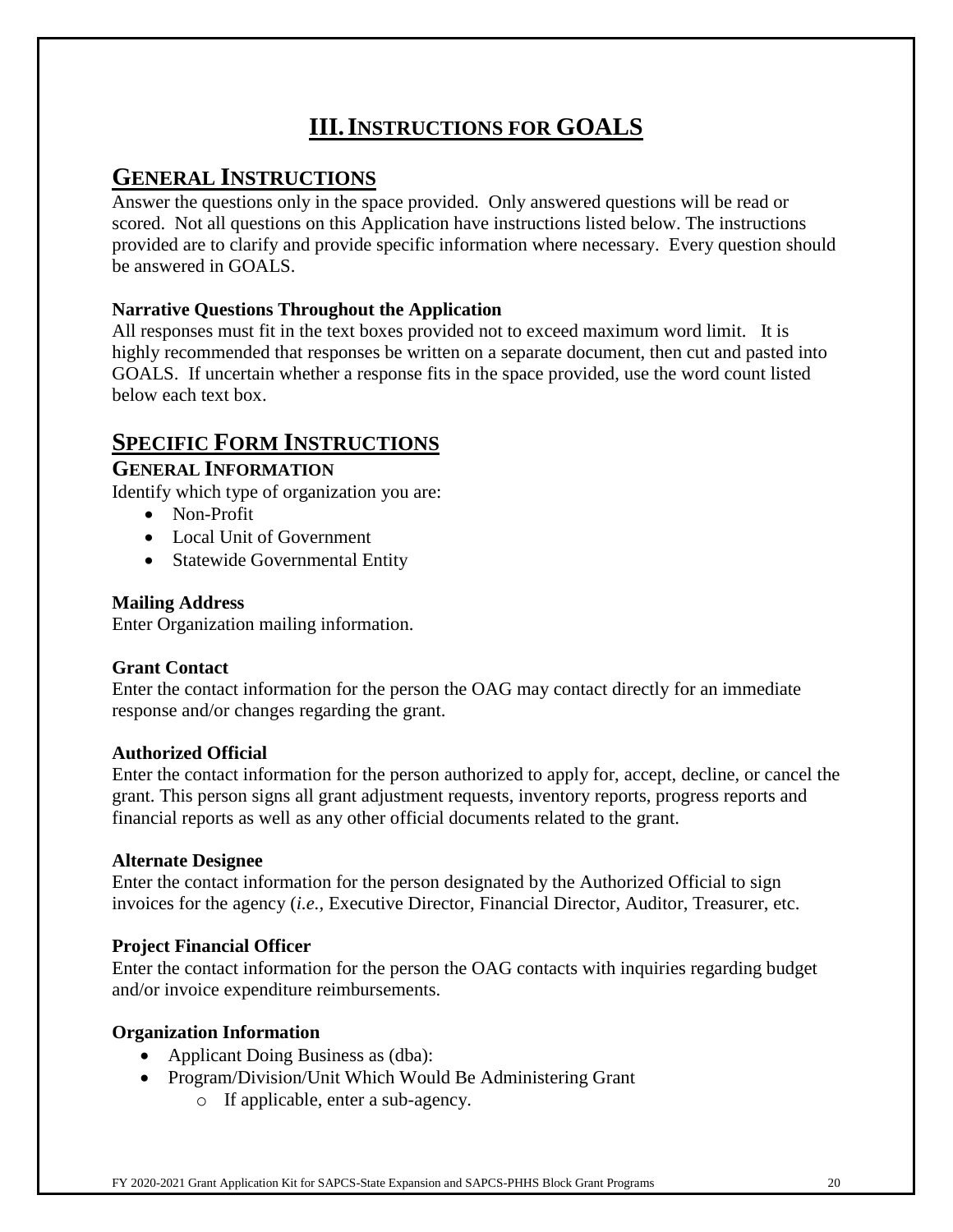- Federal Employer (Tax) ID Number (EIN)
	- o EIN is issued by the Internal Revenue Service (IRS)
- Texas Vendor ID Number (VIN)
	- o VIN is issued by the Texas Comptroller

## **ORGANIZATION INFORMATION**

#### **Organization**

Identifying and contact information:

- Reference ID Number This number will automatically be entered for the Applicant.
- Legal Name of Applicant Enter the legal name of Applicant Organization.
- Name of Agency Contact and Agency Contact's Telephone Number Provide a contact name and phone number in the event the OAG has any questions about the Application.

Applicant must select its Program Type: Statewide Program, State Sexual Assault Coalition, or Sexual Assault Program. The Program Type chosen will have corresponding questions later in the Application.

#### **State and Federal Funds Experience**

Enter the number of years of experience your organization has in managing state or federal grant funds.

## **PROJECT SUMMARY**

Applicant must answer all questions.

## **OUTPUT TARGET CALCULATION**

List targets for grant funded activities your organization plans to conduct with this OAG grant. The information entered will be totaled to indicate the Applicant's targets for FY 2020 and FY 2021. The Applicant will report on cumulative activities in quarterly Performance Reports to the OAG, not activities by individual personnel. Targets should reflect both grant funded staff and Professional & Consultant Services providers.

### **Required Targets:**

SAPCS-State Expansion Grant Program

- 1. Number of Unique Victims Served
- 2. Targets for all Required Services
- 3. All Other Direct Services, Outreach or Training the organization plans to provide

### SAPCS-PHHS Block Grant Program

- 1. Number of Unique Victims Served
- 2. Targets for all Required Services (Including Prevention).
- 3. All Other Direct Services the organization plans to provide

Important information regarding targets and reporting on Direct Victim Services. Read the following guidance carefully before proceeding.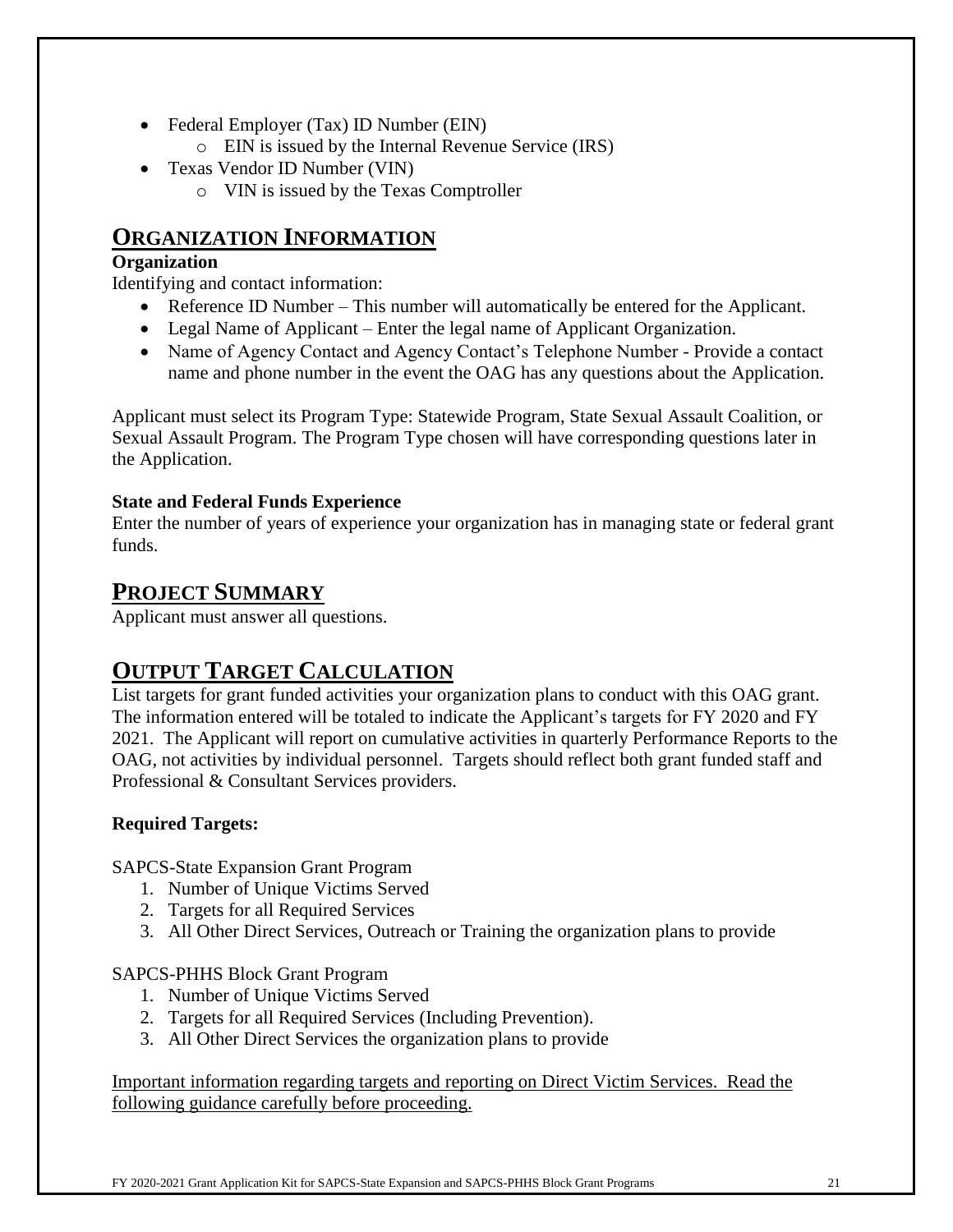- Organizations will provide a target for the number of Unique Victims Served (a victim of sexual assault that receives any direct victim service from staff funded on this grant counted only once per fiscal year).
- For each Direct Victim Service that the organization is requesting funding, enter the target for the number of *instances* each service will be provided.

#### *Example:*

An organization serving 1 victim by providing 35 Individual Counseling sessions would count one unique victim served and 35 instances of Individual Counseling.

Note: The Applicant will be required to track and report to the OAG information on all services provided through this grant.

## **WORK PLAN**

Complete the Work Plan by entering information for each quarter of the grant in all columns (Activities, Responsible Party, and How will these activities help reach the projects goals). All personnel listed on the budget must be included under responsible party at least once in the Work Plan.

## **BUDGET EXCEL WORKBOOK**

The Budget Excel Workbook is located on the main Application page under "Task." Download the budget template, complete and upload.

- Enter Reference ID Number, the number assigned to your Application;
- Enter Legal Name of Applicant (Agency's Legal Name); and
- Ensure the listed Funding Source (Name of Grant) is correct.

### **Budget Calculation**

### **Personnel and Fringe Benefits**

- Each Applicant is limited to no more than five positions.
- Each position listed on the budget can only be associated with one employee. If job sharing, list each position on the budget separately as many times as necessary regardless of time allocated to grant.
- Priority positions should be listed first. Staff Position/Title #1 is highest priority and Staff Position/Title #5 is lowest priority.
- Over forty (40) hours per position are unallowable on this grant application.
- Job Descriptions are required and must be submitted for all positions for which funding is requested. Job descriptions must reflect activities that relate to the project's goals and must be appropriately proportionate to the time spent on the SAPCS-State Expansion Grant or the SAPCS-PHHS Block grant.
- The personnel budget category must include employees' salaries only and not compensation for independent contractors. See the General Definitions section of this Application Kit for a definition of "employee."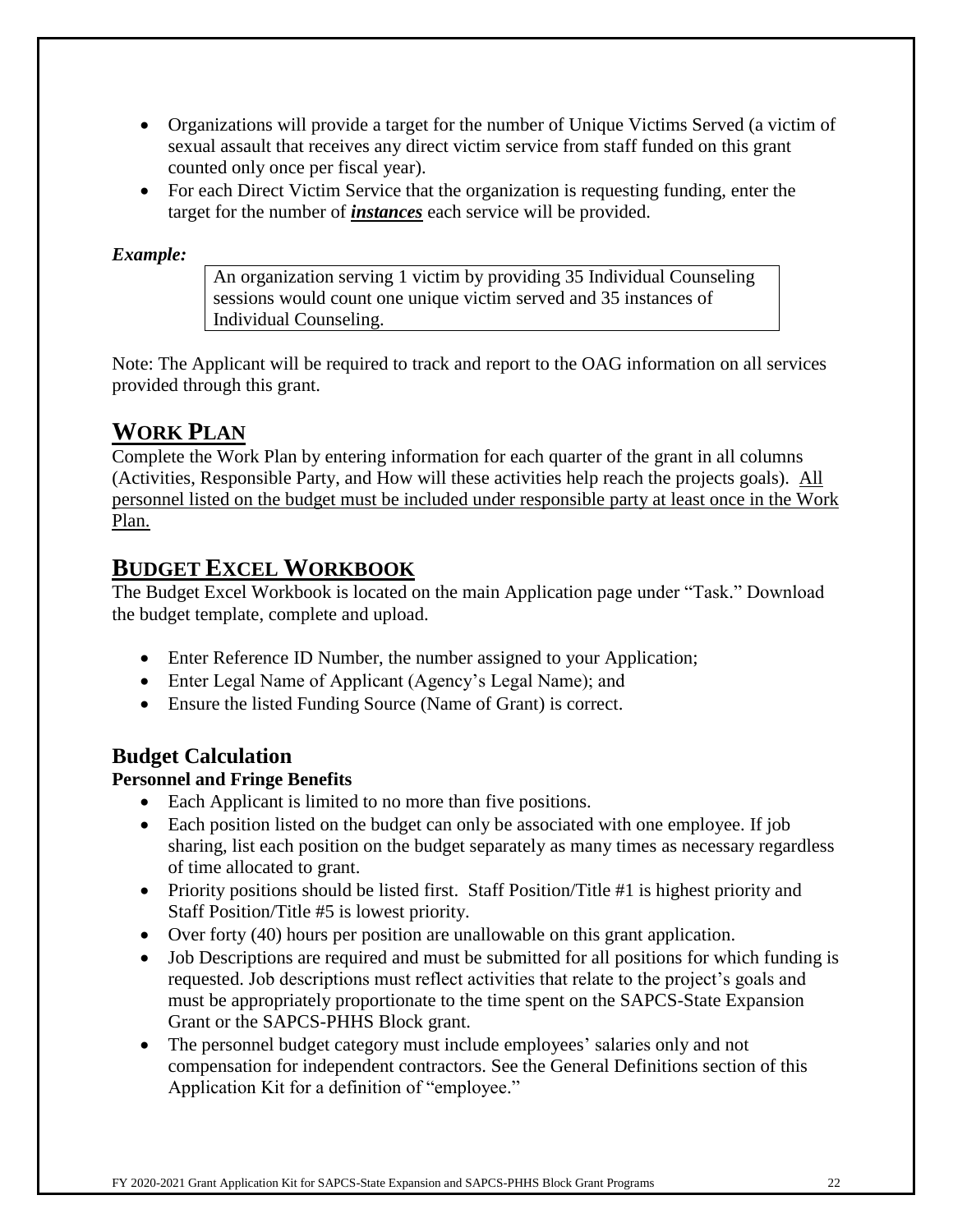- Salaries for grant funded positions must be reasonable for activities funded on the grant. Salaries may be subject to OAG review.
- Fringe benefits should only be included for the position(s) listed in the Personnel budget category.
- An organization must provide grant funded personnel the same fringe benefits provided to all other non-grant funded personnel, and it should be offered/covered in the organization's written personnel policies regardless of whether the costs for fringe benefits are paid through that OAG grant.
- Fringe benefits must comply with the organization's written personnel policies regarding fringe benefits.
- Grantees must agree to comply with the Uniform Grant Management Standards (UGMS), Texas Administrative Code (TAC), and 2 C.F.R. 200, titled Uniform Administrative Requirements, Cost Principles, and Audit Requirements for Federal Awards (Uniform Guidance).

For each position, the Applicant must list the position title and the number of hours scheduled to work per week. Fill in the number of hours each week that will be spent on:

SAPCS-State Expansion Grants

- Direct Victim Services
- Outreach or Training

#### SAPCS-PHHS Block Grant

- Direct Victim Services
- Prevention

The number of hours "Scheduled on this grant" column auto-fills based on the hours entered into the "Direct Victim Services on this grant", Training and Outreach on this grant", and "Prevention on this grant" columns. See the Definitions section of this Application Kit for a list of Direct Victim Services and Education (includes Outreach, Training, and Prevention).

For each fiscal year and each position, provide the following information:

- Annual salary
- Percentage of Salary Requested for Fringe on the grant
- The Total Fringe Requested on this grant column will auto-fill based on the Annual Salary and the % of Salary Requested for Fringe.

Note: Total Salary Requested category auto-fills based on the annual salary and the percentage of hours worked on the grant.

#### **Personnel Position Narrative(s)**

Provide a summary justification for each position listed under Personnel and Fringe. This narrative should support the budget hours allocation for each position (e.g. if the position will provide direct victim services, then the narrative should include direct victim services). Include how each position supports the project goals, such as, activities related to the grant and purpose area(s) listed under grant funded staff. All responses must fit in the text boxes provided when the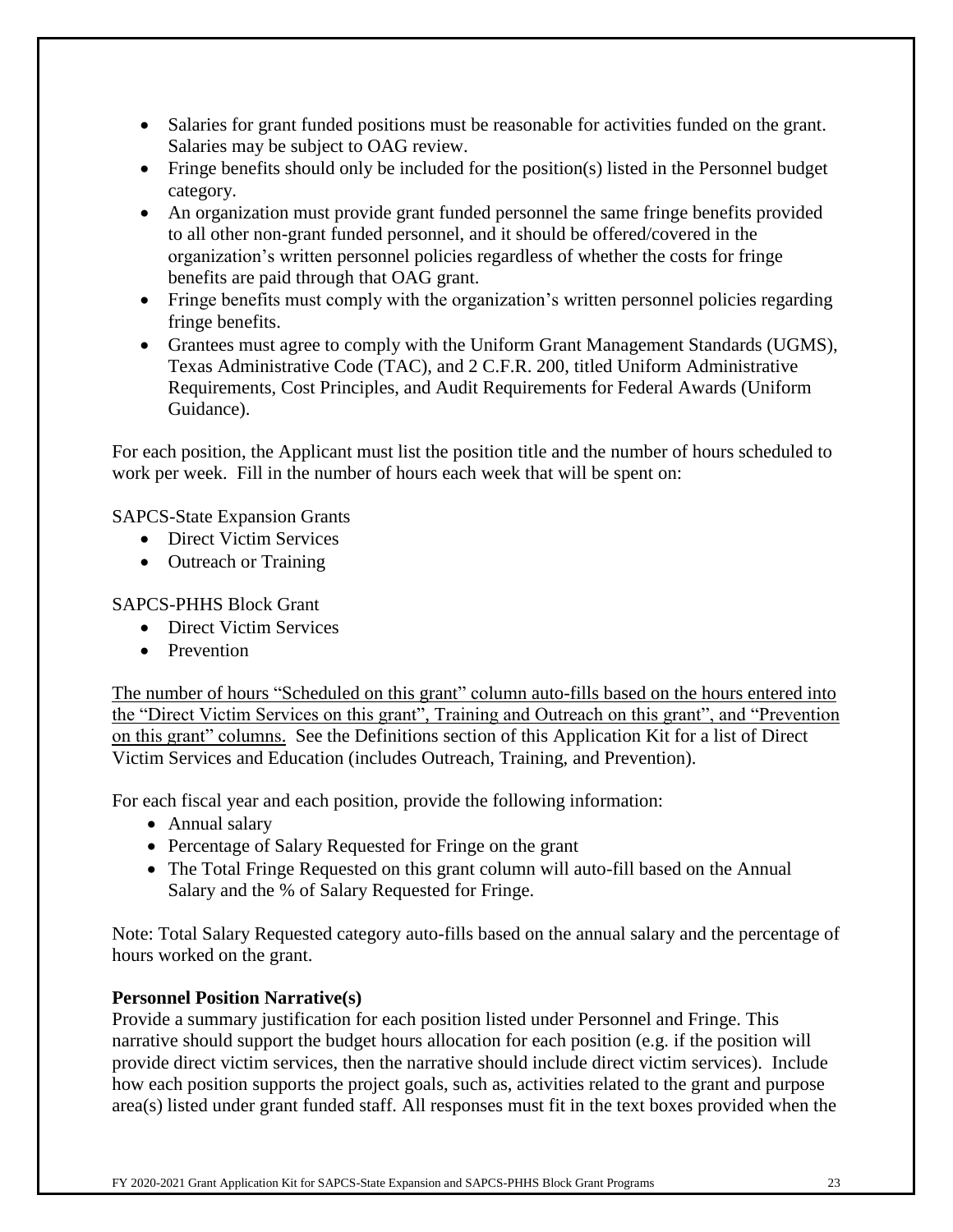Application is uploaded. Note: Job description(s) must be submitted for each position listed and uploaded under *Upload Additional Documents*.

#### **Exceptions to Personnel Requirements**

If a grantee is unable to fulfill the personnel requirements of this grant, the Applicant must request an exception and provide a justification. A justification must be included in this section if the Applicant is requesting an exception to the following personnel requirements:

• A minimum of 75% of an Applicant's budget must be allocated to the Personnel and Fringe Benefits budget categories.

#### **Professional & Consultant Services**

- "Professional  $&$  Consultant Services" is defined as a service for which the grantee uses an outside source for necessary support. Professional & Consultant Services include, but are not limited to, tax services, accounting services, counseling, legal services, and computer support.
- This category is appropriate when contracting with an individual or organization to provide professional services (*e.g.,* training, expert consultant, etc.) for a fee but not as an employee of the grantee organization.
- Any contract or agreement entered into by a grantee that obligates grant funds must be in writing and consistent with Texas contract law.
- Grantees must maintain adequate documentation supporting budget items for a contractor's time, services, travel expenses and rates of compensation. Grantees must establish a contract administration and monitoring system to regularly and consistently ensure contract deliverables are provided as specified in the contract.
- Grant funds may not be used to pay Professional & Consultant Services for a person or vendor who participated directly in writing a grant Application.

#### **Professional & Consultant Services Narrative**

Provide a summary justification for each item. This should include how it supports the goal of the grant. All responses must fit in the text boxes provided when the Application is uploaded.

#### **Travel**

- Travel expenses must be reasonable and necessary for activities funded on the grant.
- Grant funds requested in the travel category should be for grant related travel performed by grant funded staff and volunteers assigned to the grant only.
- Travel must relate directly to the delivery of services that supports the program funded by the OAG grant.
- Enter the name of the training event, the positions attending the training (separated by a comma), the total cost of travel by expense type (*i.e.,* Airfare/Mileage, Hotel, etc.), and the % requested by this OAG grant in the % column.
- Cost Requested by this OAG Grant will autofill based on expenses and percentage requested.
- In-State Travel: Lodging, mileage, car rental, airfare, and parking may be reimbursed according to the Texas State Travel Guidelines, unless a grantee's travel policy provides for a lesser reimbursement. The reimbursement rate for these expenses can be found in the Texas State Travel Guidelines at:<https://fmx.cpa.state.tx.us/fm/travel/travelrates.php>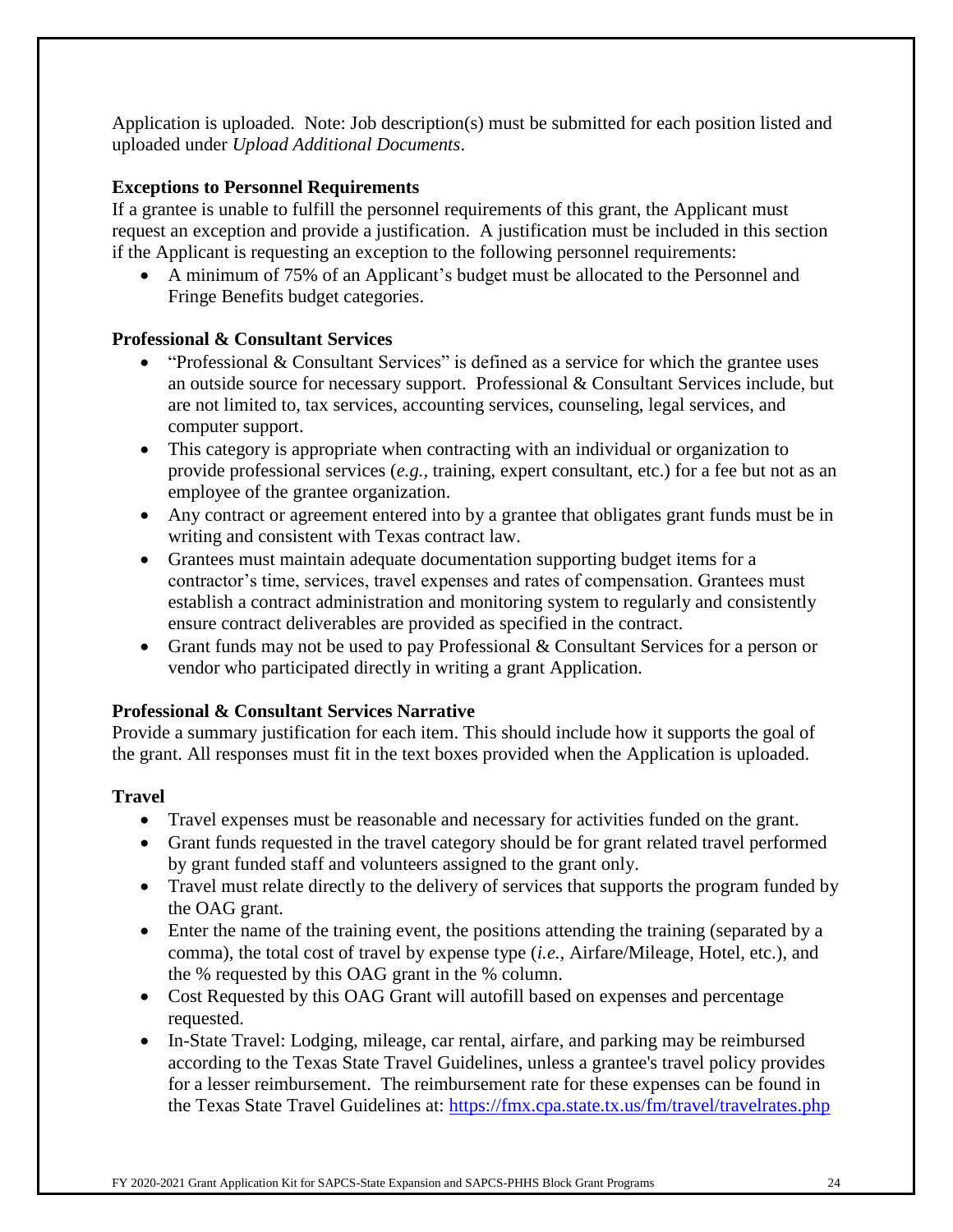- Out-of-State Travel: Lodging, mileage, car rental, airfare, and parking may be reimbursed according to the General Services Administration (GSA) guidelines, unless a grantee's travel policy provides for a lesser reimbursement. The reimbursement rate for these expenses can be found on the GSA website at: <https://www.gsa.gov/travel-resources>
- For this grant, per diem is limited to actual expenses and is reimbursable according to the Comptroller of Public Accounts guidelines, for overnight travel unless a grantee's travel policy provides for a lesser reimbursement. Per diem is unallowable for non-overnight travel for this grant.
- Hotel tax should be included under the Misc./Hotel Tax line.
- If mileage is to be paid, provide the number of miles and the cost per mile, not to exceed the Texas State Travel Guidelines, in the justification under the Travel Narrative.
- Do not include conference registration fees in the travel budget category. Conference registration fees should be listed in the "Other Direct Operating Expenses" budget category.
- The OAG Conference subsection is only to be used for OAG Conference estimates of expenses.
- All other training including OAG Regional Training should be listed under the "Additional Training" subsections.

#### **Travel Narrative**

Provide a summary justification describing activities the travel grant funded persons will perform. This should include the proposed travel location, the number of trips planned, the title of grant funded persons who will be making the trips, and how the travel supports the goal of the grant. All responses must fit in the text boxes provided when the Application is uploaded.

#### **Equipment**

- "Equipment" is defined as an article of non-expendable, tangible personal property having a useful life of more than one (1) year and a per unit acquisition cost which equals the lesser of the capitalization level established by the grantee for financial statement purposes or \$5,000.
- A grantee may use equipment purchased with OAG funds only for grant related purposes.
- Do not include maintenance or rental fees for equipment in the equipment budget category. Equipment maintenance or rental fees should be listed in the "Other Direct Operating Expenses" budget category.
- Enter the % of the total cost allocated to this grant project in the % column of the Equipment Chart.
- Do not include computers in the equipment budget category. Computers should be listed in the supplies budget category under their own line item.

### **Equipment Narrative**

Provide a summary justification for each item. This should include the title of grant funded persons who will be using each piece of equipment and how the use supports the goal of the grant. All responses must fit in the text boxes provided when the Application is uploaded.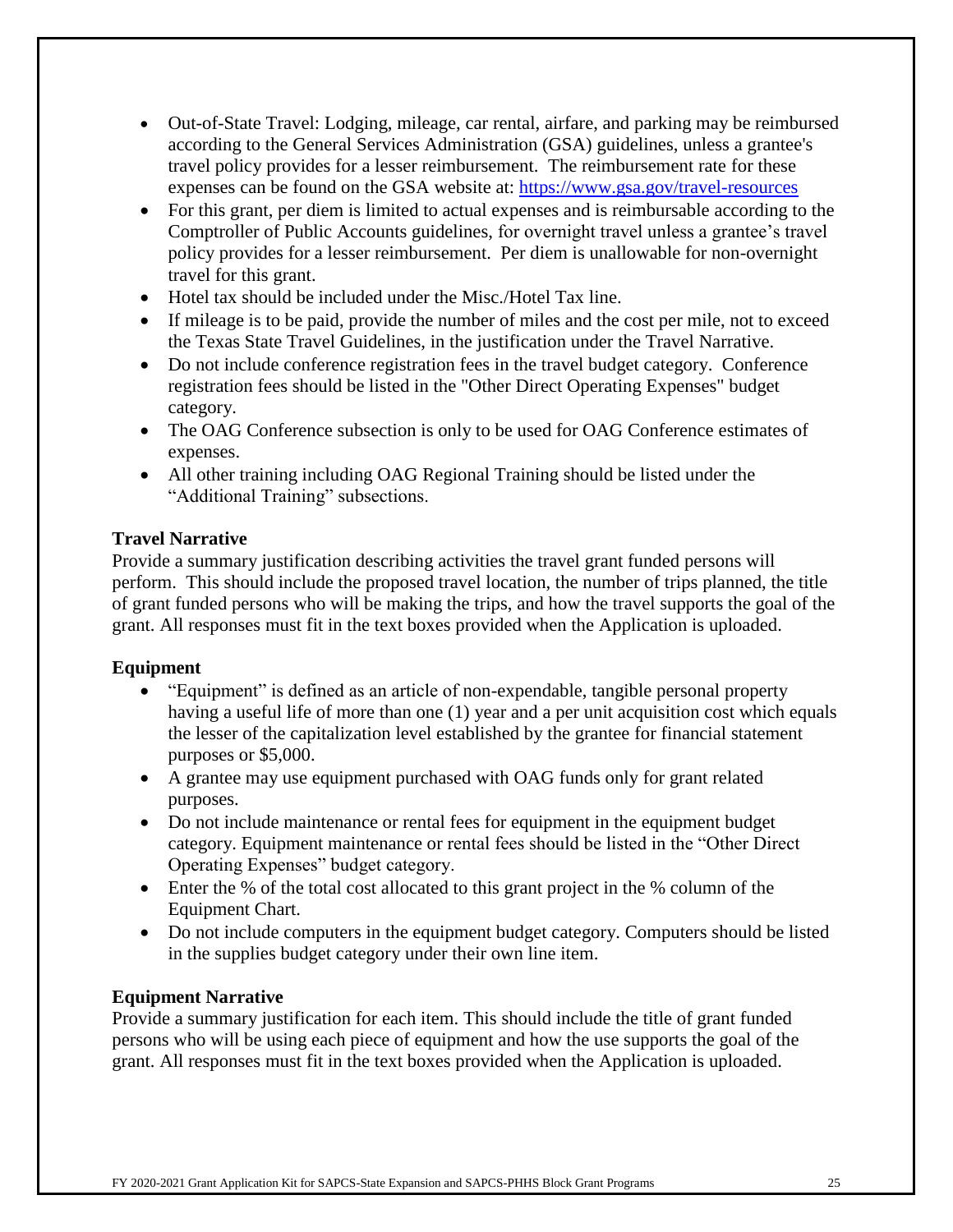#### **Supplies**

- "Supplies" is defined as consumable items directly related to the day-to-day operations of the grant program. Allowable items include, but are not limited to, office supplies, paper, postage, and education resource materials, as appropriate.
- The OAG will not approve funds for the purchase of program promotional items or recreational activities.
- Computers, regardless of cost, should be included under supplies and should be listed under their own line item.
- Costs for supplies should be allocated for grant funded persons listed on this Application.
- Enter the % of the total cost allocated to this grant project in the % column of the Supplies Chart.
- Each Applicant is required to have access to a computer in order to perform data collection and reporting to the OAG. If the Applicant does not currently have a computer, then one may be budgeted as part of this grant or secured through other means.
- Furniture, regardless of cost, should be included under supplies.

#### **Supplies Narrative**

Provide a summary justification for each item. This should include how it supports the goal of the grant. All responses must fit in the text boxes provided when the Application is uploaded.

#### **Other Direct Operating Expenses (ODOE)**

- "Other Direct Operating Expenses" are defined as those costs not included in other budget categories that are directly related to the day-to-day operations of the grant program. Examples: Utilities, rent, insurance, security fees, or maintenance fees.
- Registration fees for conferences and other training sessions should be included in this category. List the name of the conference and/or training to be attended.
- Funds may not be used to purchase food and beverages.
- Enter the % of the total cost allocated to this grant project in the % column of the Other Direct Operating Expenses Chart.

#### **ODOE and Cost Allocation**

Grantees often allocate program expenses across more than one funding source. Listed below are four allowable allocation methods and examples of how the allocation methods can be applied to the appropriate funding source.

- Other Direct Operating Expenses that benefit more than one grant should be allocated proportionately to the benefit or service received. The method used to allocate cost should be a reasonable and measurable means of distributing the cost to those grants, and consistently applied to the type of cost.
- It is acceptable to use different allocation methods for different types of ODOE expense, as long as the allocation method is applied consistently for those expenses.
- Four common and acceptable allocation methods for ODOE expenses are: (1) funding, (2) full-time equivalents (FTE), (3) square footage, and (4) direct use. Allowable methods related to specific costs are shown in the chart below: This chart is an example of using different allocation methods for different specific costs.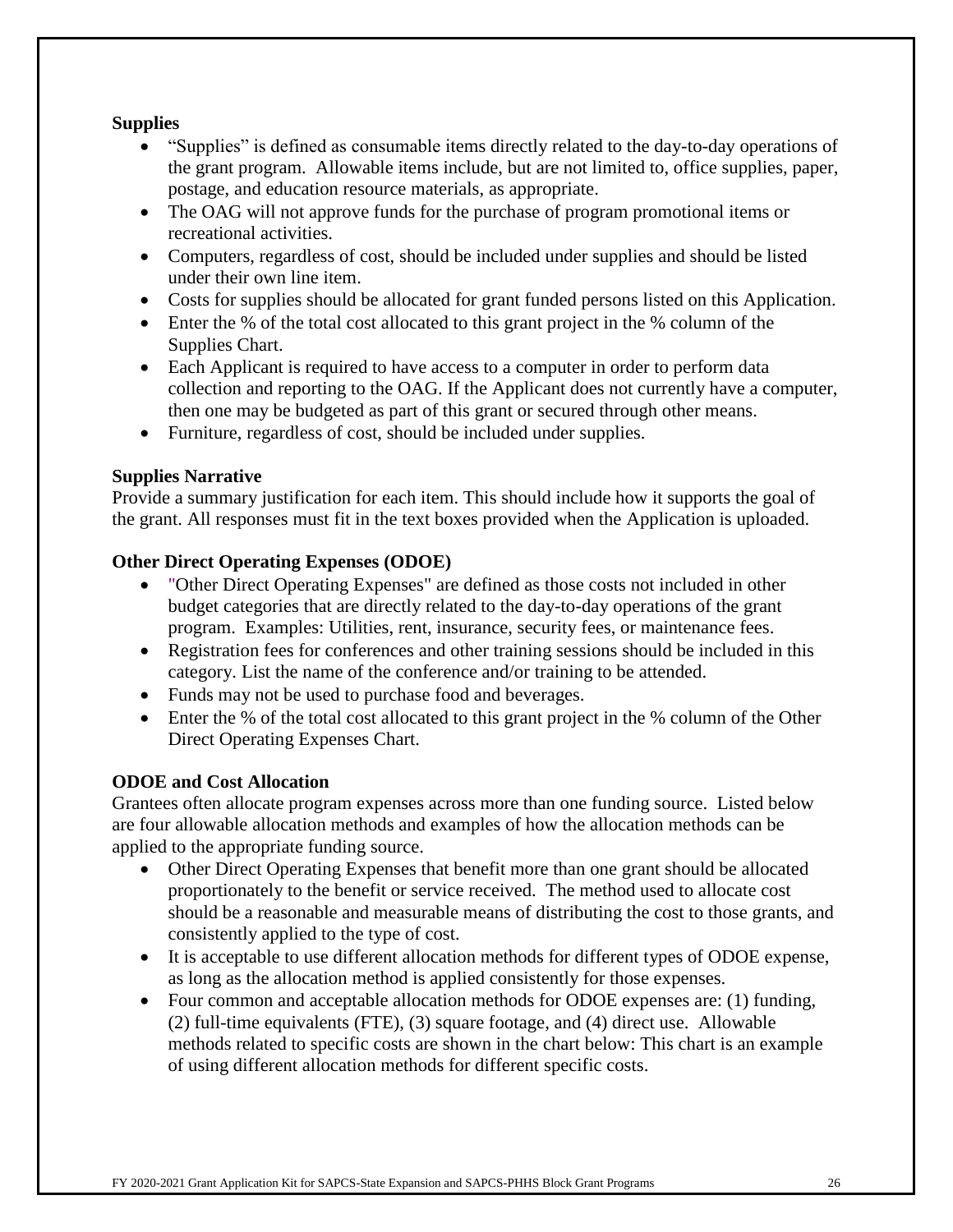|                  |                |             | <b>Square</b> |                   |
|------------------|----------------|-------------|---------------|-------------------|
| <b>Cost Type</b> | <b>Funding</b> | <b>FTE</b>  | Footage       | <b>Direct Use</b> |
| Copiers          | X              | X           |               | X                 |
| Data Line        | $\mathbf x$    | $\mathbf x$ |               |                   |
| Equip            |                |             |               |                   |
| Maintenance      | X              | $\mathbf x$ |               |                   |
| Janitorial       | $\mathbf x$    | $\mathbf x$ | $\mathbf x$   |                   |
| Postage          | $\mathbf{x}$   | X           |               | X                 |
| Printing         | $\mathbf{x}$   | X           |               | $\mathbf x$       |
| Rent             | $\mathbf x$    | X           | X             |                   |
| Telephones       | $\mathbf x$    | $\mathbf x$ |               |                   |
| <b>Utilities</b> | $\mathbf x$    | x           | X             |                   |

#### **ALLOWABLE ALLOCATION METHODS**

#### *The following are descriptions and examples of the acceptable methods:*

*(1) Funding Source Based:* The proportion of expense borne by each funding source is allocated based on the proportion of funding provided. For example:

| <b>Funding Source Based Example</b>                  |           |  |
|------------------------------------------------------|-----------|--|
| Total Operating Budget of Grantee A                  | \$475,000 |  |
| <b>OAG</b> Grant Funds                               | \$75,000  |  |
| $75,000 \div 475,000 = 0.16$                         |           |  |
| OAG Grant portion of the expense $= 16\%$            |           |  |
| The OAG Grant should not be charged more than the    |           |  |
| allowable ODOE costs. In this example, the allowable |           |  |
| portion is 16% of the total cost.                    |           |  |

*(2) Full-time equivalents (FTE) Based:* FTE is the numerical representation of full and part-time work activities. A person working full-time represents 1.00 FTE; a person working half-time represents .50 FTE.

#### *Steps to calculate the annual number of FTEs:*

- 1. Determine the total number of hours worked for all employees.
- 2. Divide that number by 2080 to calculate at the overall total number of FTEs.
- 3. To obtain the number of FTEs charged to the grant, determine the total number of hours to be directly charged to the grant and divide by 2080.
- 4. To obtain percentage of the grant FTEs, divide the FTE total for the grant by the total of the organization FTEs calculated in step 2.
- 5. This calculation will provide the percentage of ODOE cost that could be allocated to the grant.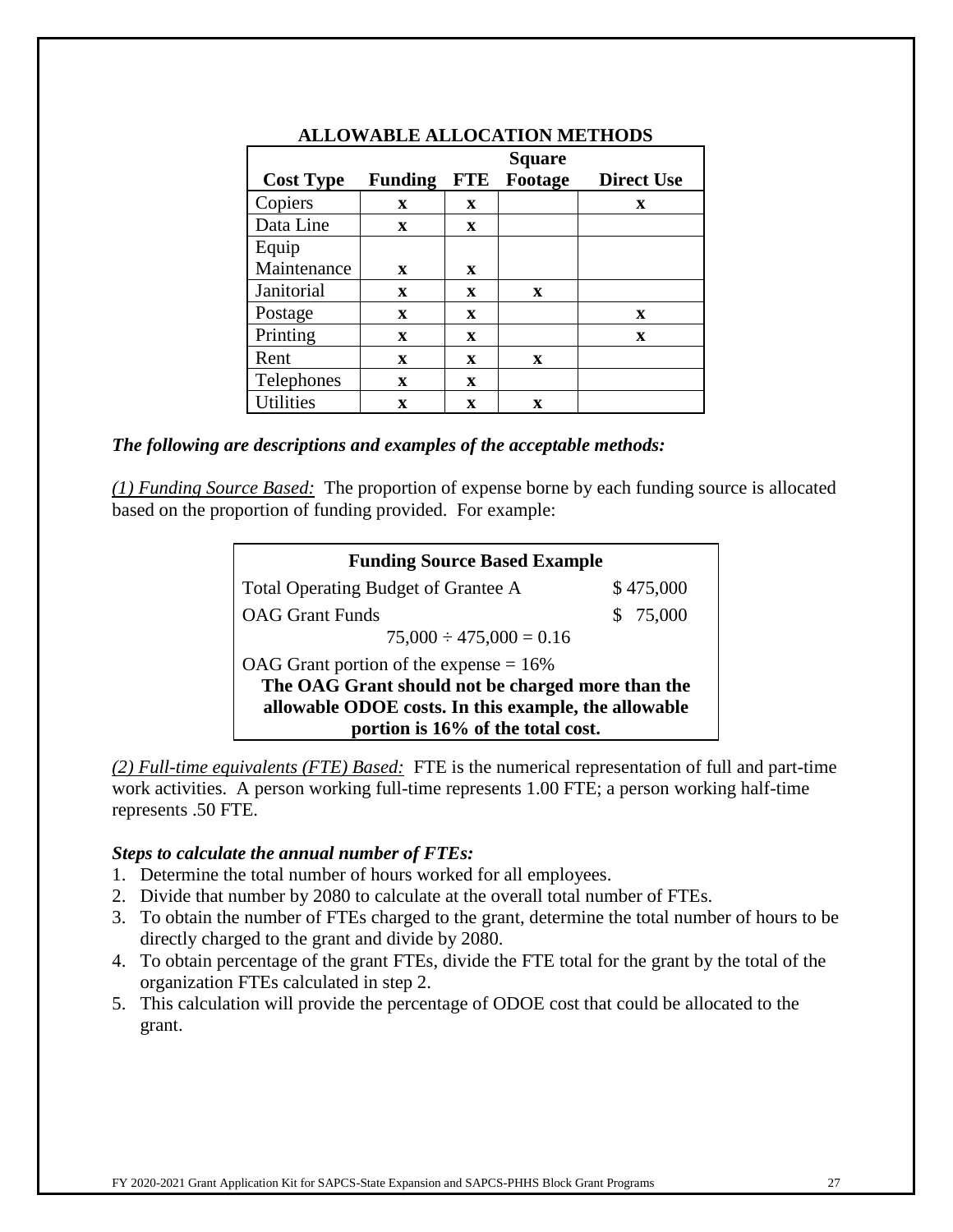| <b>FTE Based Example</b> |                                                    |  |
|--------------------------|----------------------------------------------------|--|
|                          | 20,800 total hours charged for all staff (based on |  |
|                          | time sheets or payroll records)                    |  |
|                          | $20,800 / 2080 = 10$ FTEs overall                  |  |
|                          | 5,600 staff hours charged to grant A (based on     |  |
| <b>Annual FTE</b>        | time sheets or payroll records)                    |  |
| <b>Calculation</b>       | $5,600 / 2080 = 2.7$ FTE's charged to that grant A |  |
|                          | 2.7 (FTE charged to grant A) / 10 (FTEs overall)   |  |
|                          | $=.27(27%)$                                        |  |
|                          | 27% x ODOE expense $=$ amount to be allocated      |  |
|                          | to grant A                                         |  |

*(3) Square Footage Based:* This is cost calculated by measuring the square footage (sq. ft.) to determine the allocation percentage for direct use and common area. Listed below is an example to determine rent.

**Direct Use** is defined as an area occupied by funded grant staff under this grant. **Common Area** is defined as an area shared by all employees of the organization.

#### *Steps to Calculate Square Footage*

1. Calculate the total square footage and divide by the monthly rent to determine the cost per square foot.

| Total Sq. Footage = 1250; Rent = $$1200$ per month; $$1200 / 1250 = $.96$ per sq ft |
|-------------------------------------------------------------------------------------|
| Suite 1 (Program A) $10 \times 13.8 = 138$ sq ft                                    |
| Suite 2 (Program B) $10 \times 13.8 = 138$ sq ft                                    |
| Suite 3 (Program C) $10 \times 13.8 = 138$ sq ft                                    |
| Suite 4 (Program D) 10 x $13.8 = 138$ sq ft                                         |
| Conf. Rm (Common Area) $22 \times 15 = 330$ sq ft                                   |
| Rest Rm 1 (Common Area) $6 \times 8 = 48$ sq ft                                     |
| Break Area (Common Area) $8 \times 8 = 64$ sq ft                                    |
| Storage Rm (Common Area) $8 \times 8 = 64$ sq ft                                    |
| Hallway (Common Area) $48 \times 4 = 192$ sq ft                                     |

2. Multiply the direct use square footage by the cost per square foot. This will provide the direct use cost.

| Direct Use Cost by Program                                       |                             |
|------------------------------------------------------------------|-----------------------------|
| Program A (Direct Use)                                           | 138 sq ft x $.96 = $132.48$ |
| Program B (Direct Use)                                           | 138 sq ft x $.96 = $132.48$ |
| Program C (Direct Use)                                           | 138 sq ft x $.96 = $132.48$ |
| Program D (Direct Use)                                           | 138 sq ft x $.96 = $132.48$ |
| Common Area (Allocable ODOE Expense) 698 sq ft x $.96 = $670.08$ |                             |

3. Add the total square feet of all the direct use areas (Program A+ Program B + Program  $C+$  Program D) = Program ABCD direct use  $(138 + 138 + 138 + 138 = 552)$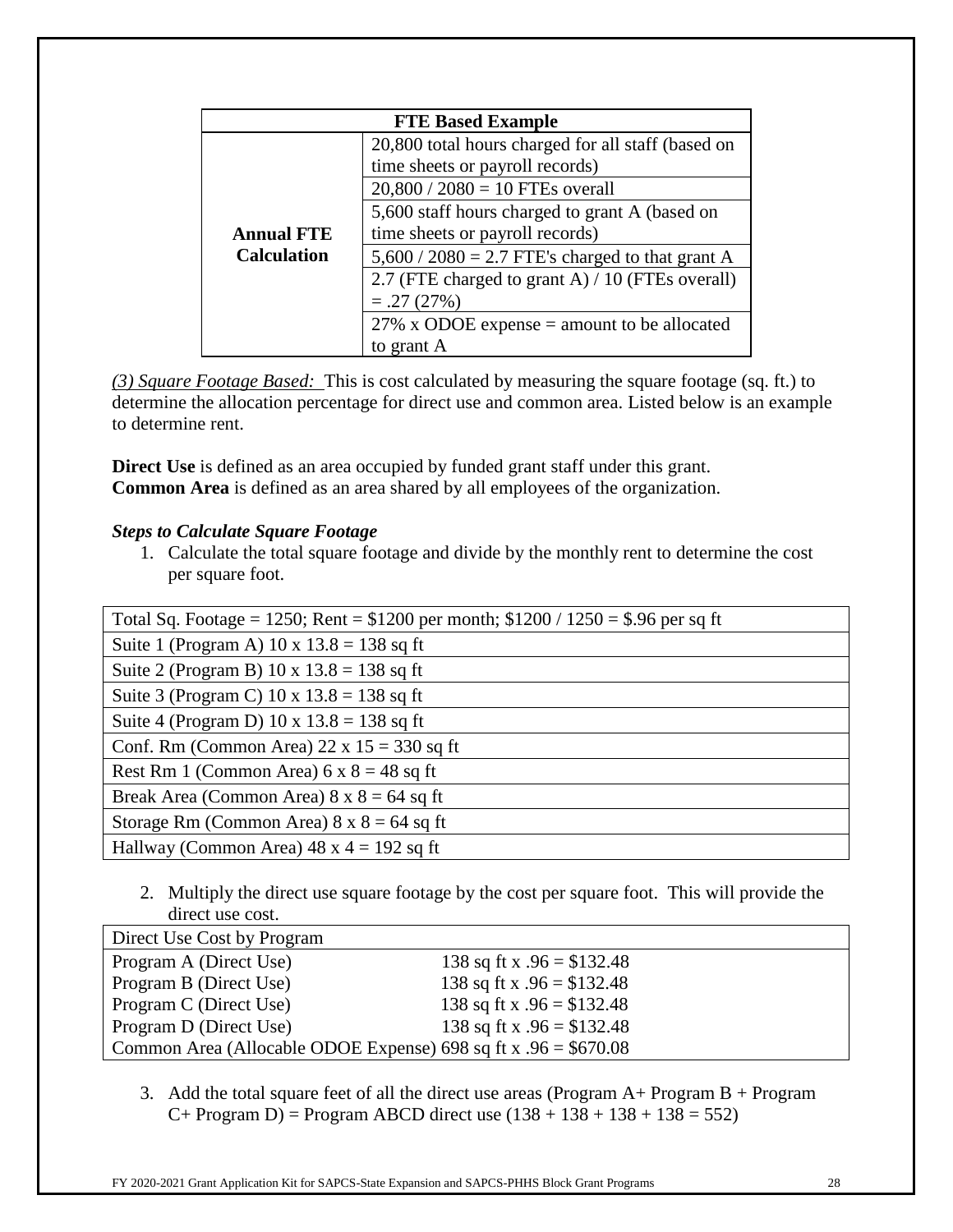- 4. Divide each direct use space by the total direct use to obtain % to distribute Common Area cost (Program A is  $138 / 552 = 25\%$ ).
- 5. Multiply this percentage by the cost of the Common Area to obtain the additional cost for each program Common Areas. (Program  $A = 25\%$  X Common Area cost of \$670.08 = \$167.52).
- 6. Program A is allocated the \$132.48 based on direct use and \$167.52 for the proportionate common area. Program A allocation for rent based on square footage is  $$132.48 +$ \$167.52 = \$300.00. *Repeat for Program B, Program C and Program D*.

*(4) Direct Use Based:* This is used when the ODOE cost can be directly charged to a grant by using meter readings, copy counts, etc.

#### **Other Direct Operating Expenses Narrative**

Provide a summary justification for each item. This should include how it supports the goal of the grant. All responses must fit in the text boxes provided when the Application is uploaded.

#### **Budget Total for the First Year of the Grant**

This section is auto-calculated based on the Applicant's responses. The Applicant will not enter any information in this section. Applications requesting an amount below the minimum or above the maximum may not be considered. If the Application is awarded, the budget may be adjusted by the OAG to fit within the minimum and maximum amounts.

### **SECOND YEAR OF THE GRANT CYCLE**

**Applicants are required to provide a categorical total budget for the second year of the grant cycle at the end of the first year's budget. The Budget Total for each year will be auto-calculated based on the Applicant's responses.**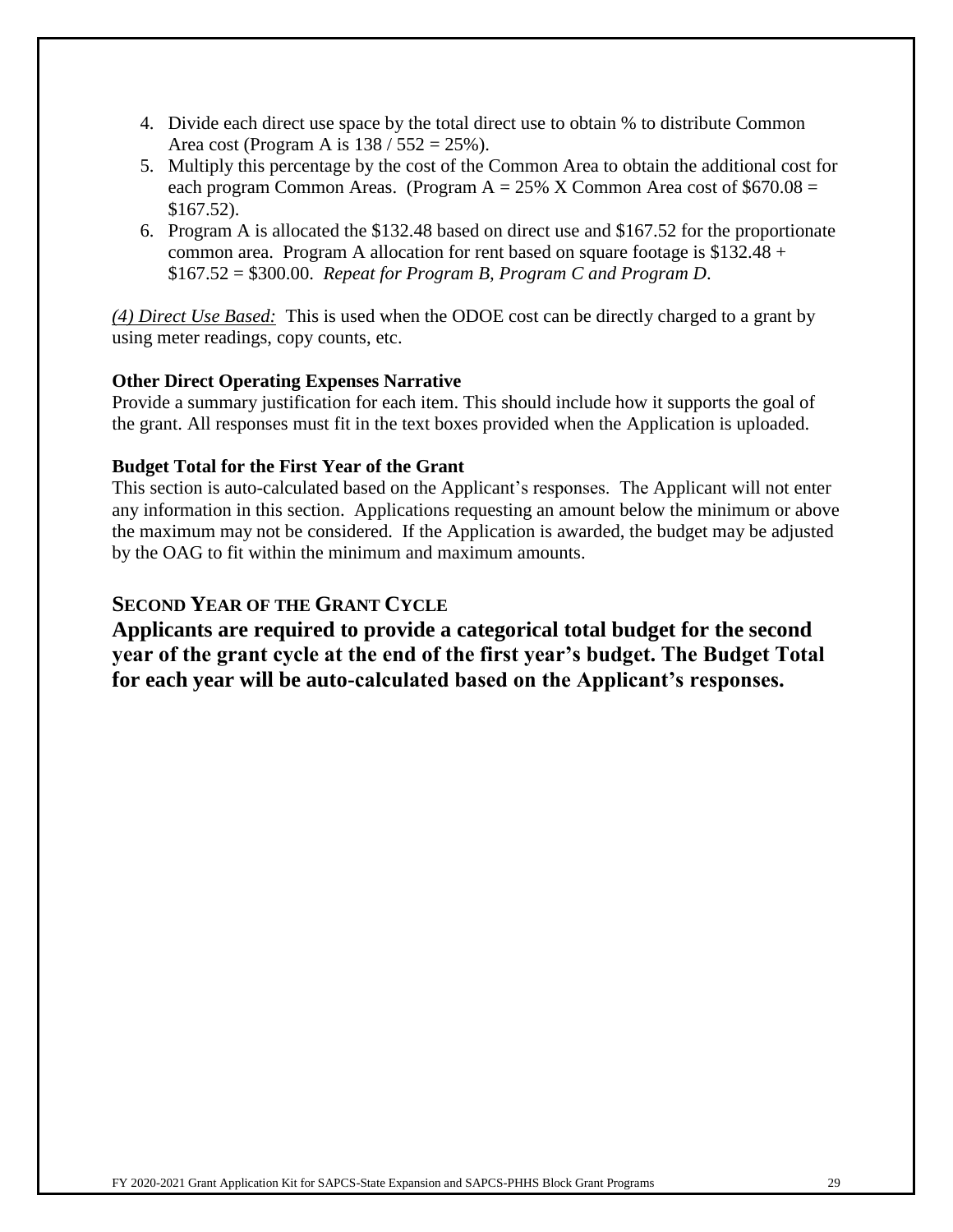# **IV. OAG CERTIFICATIONS AND ASSURANCES**

#### **THE OAG HAS ADOPTED THE FOLLOWING CERTIFICATIONS AND ASSURANCES AS APPLICABLE TO ALL RECIPIENTS OF STATE AND FEDERAL GRANT FUNDING**.

The Applicant agrees to certify that these standard assurances become terms or conditions for receipt of grant funds and that the Applicant shall maintain an appropriate contract administration system to ensure that all terms, conditions, and specifications are met.

#### **OPERATIONAL AND TRANSPARENCY ASSURANCES**

The Applicant agrees to:

- A. Comply with all applicable requirements of all laws (federal and state) and requirements governing this program;
- B. Comply with all applicable tax laws (federal and state) and be solely responsible for filing all required state and federal tax forms;
- C. Comply, as applicable, with Texas Government Code, Chapter 552, ("Texas Public Information Act") which requires the public information that is collected, assembled or maintained by the Applicant to be available to the public during normal business hours, unless otherwise provided by law under Texas Government Code, Chapter 2252 or court order;
- D. Comply, as applicable, with Texas Government Code, Chapter 551, ("Texas Open Meetings Act") which requires all regular, special or called meeting of governmental bodies to be open to the public, except as otherwise provided by law or specifically permitted in the Texas Constitution;
- E. Comply with the minimum wage and maximum hours provisions of the Federal Fair Labor Standards Act (29 U.S.C. §§ 201 et seq.) and the Intergovernmental Personnel Act of 1970 (42 U.S.C. §§ 4701 et seq.), as applicable;
- F. Comply, as applicable, with the provisions of the Hatch Act (5 U.S.C. §§ 1501–08, 7324 et seq.), which limit the political activity of employees whose principal employment activities are funded in whole or in part with federal funds; and
- G. Comply, as applicable, with the provisions of the Davis-Bacon Act (40 U.S.C. §§ 3141– 48), the Copeland Act (40 U.S.C. § 3145 and 18 U.S.C. § 874), and the Contract Work Hours and Safety Standards Act (40 U.S.C. §§ 3701–08), regarding labor standards for federally assisted construction sub-agreements.

#### **HEALTH AND SAFETY STANDARD ASSURANCES**

The Applicant agrees to:

A. Comply, if applicable, with state laws and rules governing licensing standards if Applicant is a health and human services agency or public safety or law enforcement agency and not contract with or issue a license, certificate or permit to the owner, operator or administrator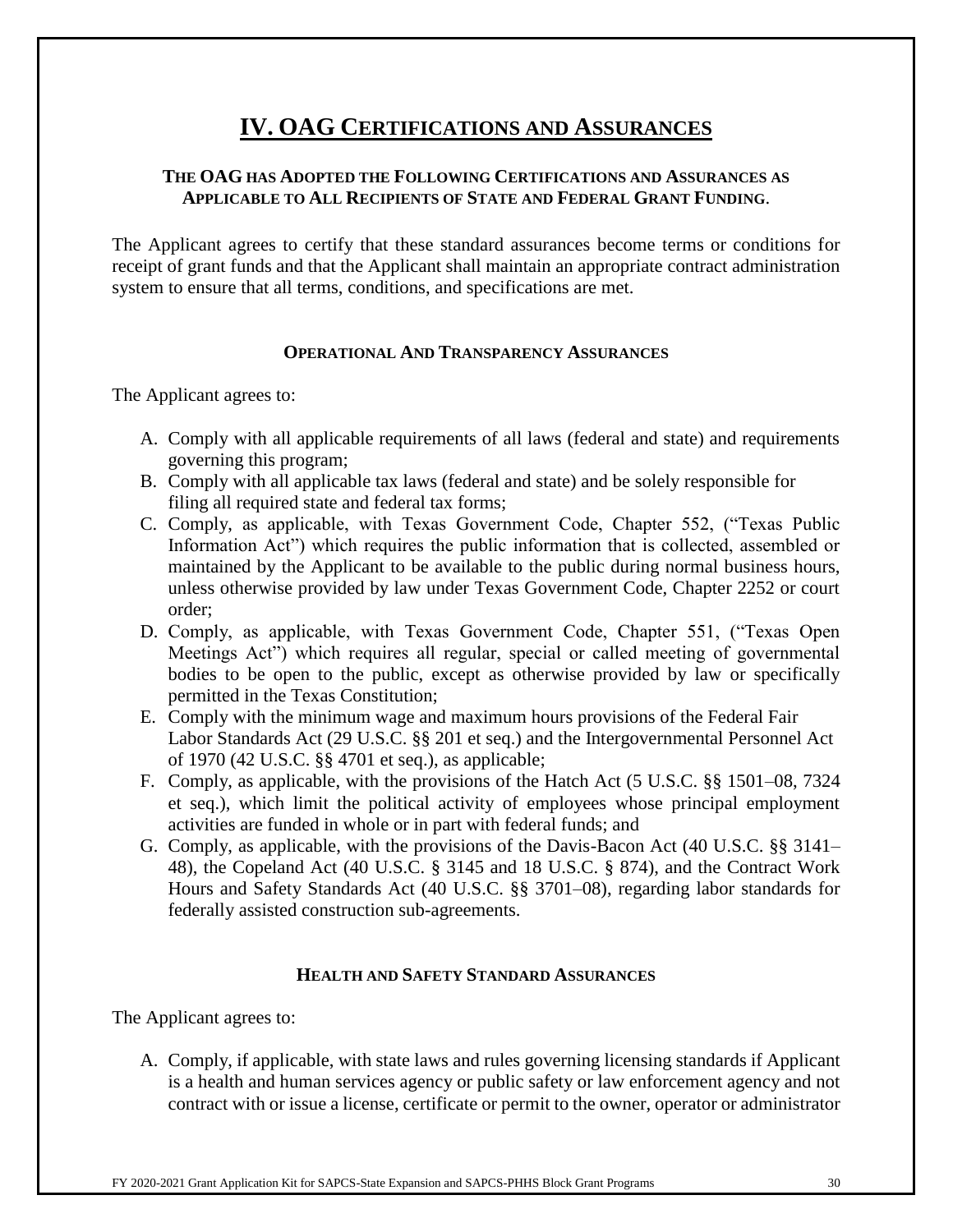of a facility if the license, permit or certificate has been revoked by another health and human services agency or public safety or law enforcement agency;

- B. Comply, if Applicant is a law enforcement agency regulated by Texas Occupations Code, Chapter 1701, with all rules adopted by the Texas Commission on Law Enforcement Officer pursuant to Chapter 1701 or provide the OAG with a certification from the Texas Commission on Law Enforcement that the agency is in the process of achieving compliance with such rules;
- C. Comply with applicable provisions of the model HIV/AIDS work place guidelines of the Texas Department of State Health Services, as required by the Texas Health and Safety Code, Section 85.001 *et seq.*;
- D. Comply with Texas Family Code, Section 231.006, which prohibits payments to a person who is in arrears on child support payments;
- E. Comply with the Texas Family Code, Section 261.101 which requires reporting of all suspected cases of child abuse to local law enforcement authorities and to the Texas Department of Family and Protective Services. Applicant shall also ensure that all program personnel are properly trained for and aware of this requirement;
- F. Ensure, as applicable, that the facilities under its ownership, lease or supervision which shall be utilized in the accomplishment of the project are not listed on the Environmental Protections Agency's (EPA) list of Violating Facilities and that it will notify the federal grantor agency of the receipt of any communication from the Director of the EPA Office of Federal Activities indicating that a facility to be used in the project is under consideration for listing by the EPA, (Executive Order (EO) 11738);
- G. Comply, as applicable, with the flood insurance purchase requirements of  $102(a)$  of the Flood Disaster Protection Act of 1973 (P.L. 93-234, 42 U.S.C. §§ 4001 *et seq.*). Section 102 (a) requires the purchase of flood insurance in communities where such insurance is available as a condition for the receipt of any Federal financial assistance for construction or acquisition proposed for use in any area that has been identified by the Secretary of the Department of Housing and Urban Development as an area having special flood hazards;
- H. Comply, as applicable, with environmental standards which may be prescribed pursuant to the following:
	- 1. Institution of environmental quality control measures under the National Environmental Policy Act of 1969 (P.L. 91-190) and EO 11514;
	- 2. Notification of violating facilities pursuant to EO 11738;
	- 3. Protection of wetlands pursuant to EO 11990;
	- 4. Evaluation of flood hazards in floodplains in accordance with EO 11988;
	- 5. Assurance of project consistency with the approved State management program developed under the Coastal Zone Management Act of 1972 (16 U.S.C. § 1451 *et seq.*);
	- 6. Conformity of federal actions to State (Clean Air) Implementation Plans under Section 176(c) of the Clean Air Act of 1955, as amended (42 U.S.C. §§ 7401 *et seq.*);
	- 7. Protection of underground sources of drinking water under the Safe Drinking Water Act of 1974, as amended (P.L. 93-523); and
	- 8. Protection of endangered species under the Endangered Species Act of 1973, as amended, (P.L. 93-205);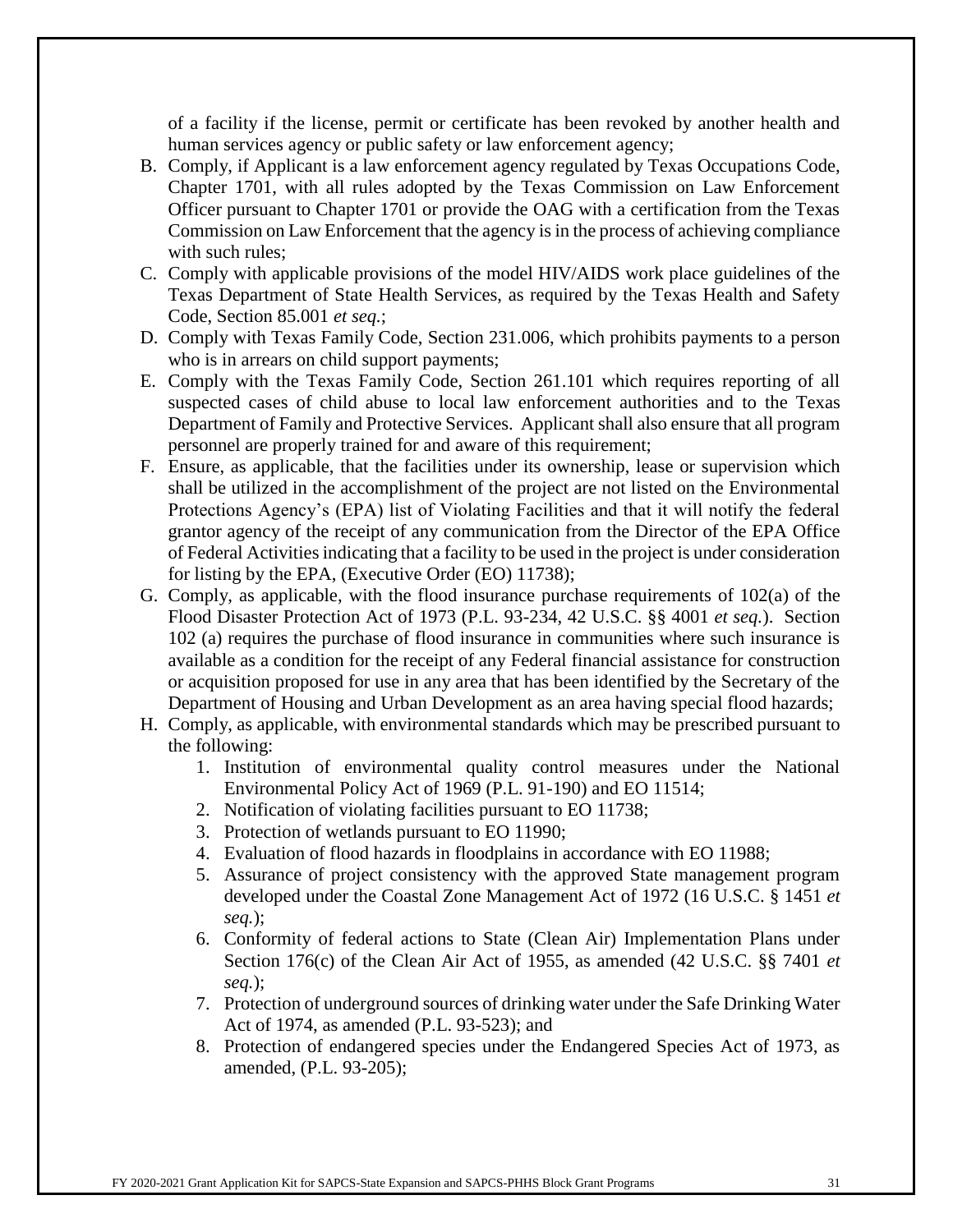- I. Comply, as applicable, with the Wild and Scenic Rivers Act of 1968 (16 U.S.C. §§ 1271 *et seq.*) related to protecting components or potential components of the national wild and scenic rivers system;
- J. Comply, as applicable, in assisting the OAG in assuring compliance with Section 106 of the National Historic Preservation Act of 1966 (P.L. 89-665), as amended, EO 11593 (identification and protection of historic properties), and the Archaeological and Historic Preservation Act of 1974 (P.L. 86-523), as amended;
- K. Comply, as applicable, with the Laboratory Animal Welfare Act of 1966 (P.L. 89-544, as amended, 7 U.S.C. §§ 2131 *et seq.*) pertaining to the care, handling, and treatment of warmblooded animals held for research, teaching, or other activities supported by this award of assistance;
- L. Comply, as applicable, with the Lead-Based Paint Poisoning Prevention Act (P.L. 91-695), as amended, which prohibits the use of lead-based paint in construction or rehabilitation of residential structures;
- M. Comply, as applicable, with the Pro-Children Act of 1994 (P.L. 103-227, 20 U.S.C. §§ 6081–84), which prohibits smoking within any portion of any indoor facility used for the provision of services for children as defined by the Act;
- N. Comply, as applicable, with the requirements of Section 106(g) of the Trafficking Victims Protection Act of 2000 (22 U.S.C. § 7104), as amended, which prohibits grant award recipients or a sub-recipient from (1) engaging in severe forms of trafficking in persons during the period of time that the award is in effect, (2) procuring a commercial sex act during the period of time that the award is in effect or (3) using forced labor in the performance of the award or sub-awards under the award; and
- O. Comply, as applicable, with the requirements of the provisions of the Uniform Relocation Assistance and Real Property Acquisitions Act of 1970 (P.L. 91-646) which provide for fair and equitable treatment of persons displaced or whose property is acquired as a result of Federal or federally assisted programs. These requirements apply to all interests in real property acquired for project purposes regardless of Federal participation in purchases.

#### **NONDISCRIMINATION CERTIFICATION**

The Applicant certifies it will comply with all applicable state and federal statutes relating to nondiscrimination. These include, but are not limited to, the following:

- A. Title VI of the Civil Rights Act of 1964 (P.L. 88-352) which prohibits discrimination on the basis of race, color or national origin;
- B. Title IX of the Education Amendments of 1972, as amended (20 U.S.C. §§ 1681–83, 1685–86), which prohibits discrimination on the basis of sex;
- C. Section 504 of the Rehabilitation Act of 1973, as amended (29 U.S.C. § 794), which prohibits discrimination on the basis of handicaps, and the Americans With Disabilities Act of 1990 (42 U.S.C. §§ 12131–34;
- D. The Age Discrimination Act of 1974, as amended (42 U.S.C. §§ 6101–07), which prohibits discrimination on the basis of age;
- E. The Drug Abuse Office and Treatment Act of 1972 (P.L. 92-255), as amended, relating to nondiscrimination on the basis of drug abuse;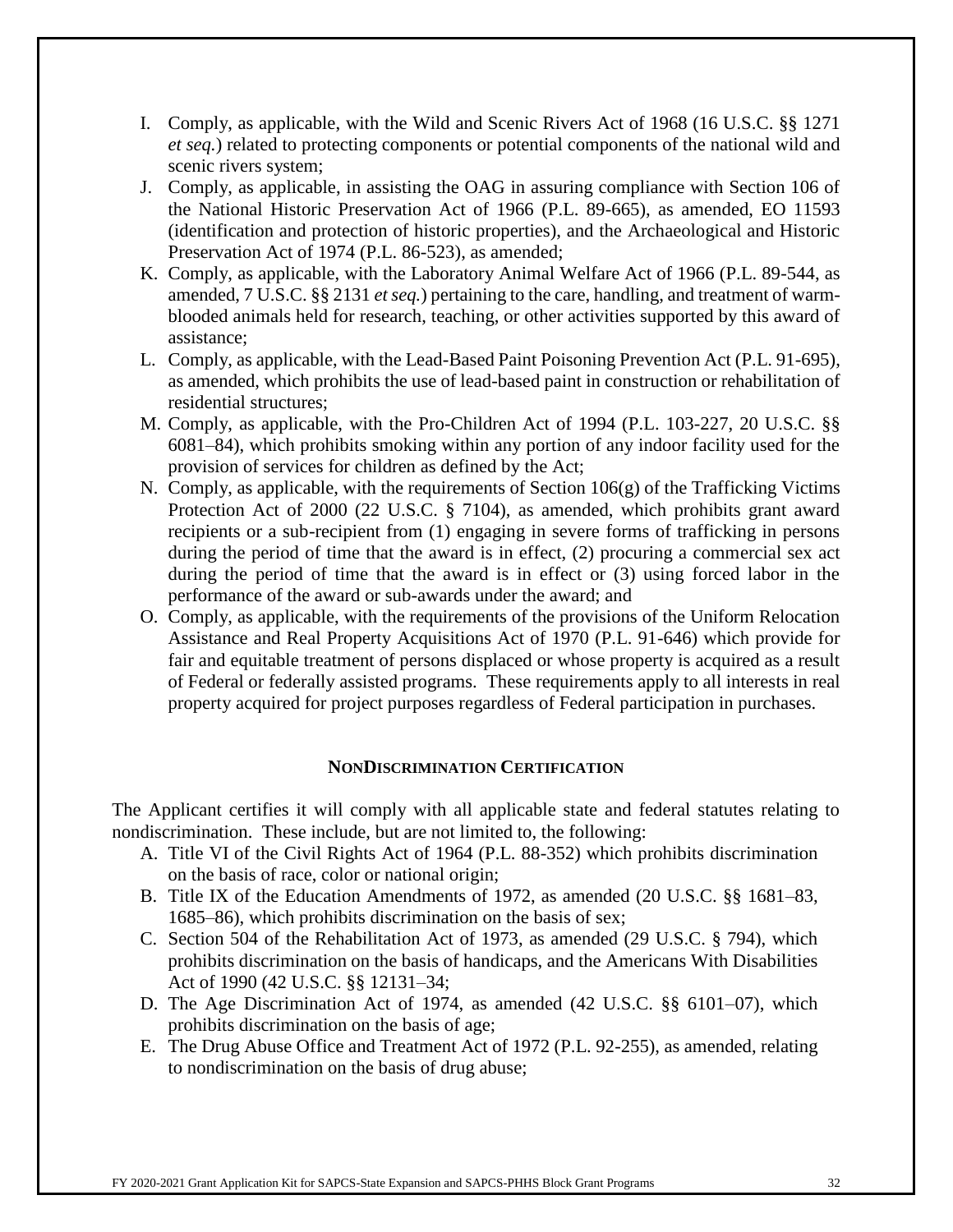- F. The Comprehensive Alcohol Abuse and Alcoholism Prevention, Treatment and Rehabilitation Act of 1970 (P.L. 91-616), as amended, relating to nondiscrimination on the basis of alcohol abuse or alcoholism;
- G. Sections 523 and 527 of the Public Health Service Act of 1912 (42 U.S.C. §§ 290dd-3, 290ee-3), as amended, relating to confidentiality of alcohol and drug abuse patient records;
- H. Title VIII of the Civil Rights Act of 1968 (42 U.S.C. §§ 3601 *et seq.*), as amended, relating to nondiscrimination in the sale, rental or financing of housing; and
- I. Any other nondiscrimination provisions in the statute(s) which may apply to this Application.

#### **EQUAL EMPLOYMENT OPPORTUNITY PLAN CERTIFICATION**

The Applicant certifies that if it is required to file an Equal Employment Opportunity Plan (EEOP), the Applicant will do so in compliance with 28 C.F.R. §§ 42.101-.799.

#### **DISCLOSURE AND CERTIFICATION REGARDING LOBBYING**

#### The Applicant certifies:

- A. No federal/state appropriated funds have been paid or will be paid to any person for influencing or attempting to influence an officer or employee of any agency, a member of Congress or the Texas Legislature, or an employee of a member of Congress or the Texas Legislature in connection with the awarding of any federal/state contract, the making of any federal/state grant, the making of any federal/state loan, the entering into of any cooperative agreement, and the extension, continuation, renewal, amendment, or modification of any federal/state contract, grant, loan, or cooperative agreement in accordance with 31 U.S.C. § 1352 and Government Code, Chapters 305 and 556; and
- B. If any non-federal/state funds have been paid or will be paid to any person for influencing or attempting to influence an officer or employee of any agency, a member of Congress or the Texas Legislature, an officer or employee of Congress or the Texas Legislature, or an employee of a member of Congress or the Texas Legislature in connection with this federal/state contract, grant, loan, or cooperative agreement, the undersigned shall contact the Grants Administration Division of the OAG for the "Disclosure Form to Report Lobbying."

#### **NON-PROCUREMENT DEBARMENT CERTIFICATION**

The Applicant certifies that it and its principals in accordance with Tex. Gov't Code  $\S 2155.077$ :

- A. Are not presently debarred, suspended, proposed for debarment, declared ineligible, sentenced to a denial of Federal or State benefits by a State or Federal court, or voluntarily excluded from covered transactions by any Federal department or agency, including federal assistance programs;
- B. Have not, within a three-year period preceding this Application, been convicted of or had a civil judgment rendered against them for commission of fraud or a criminal offense in connection with obtaining, attempting to obtain, or performing a public (Federal, State, or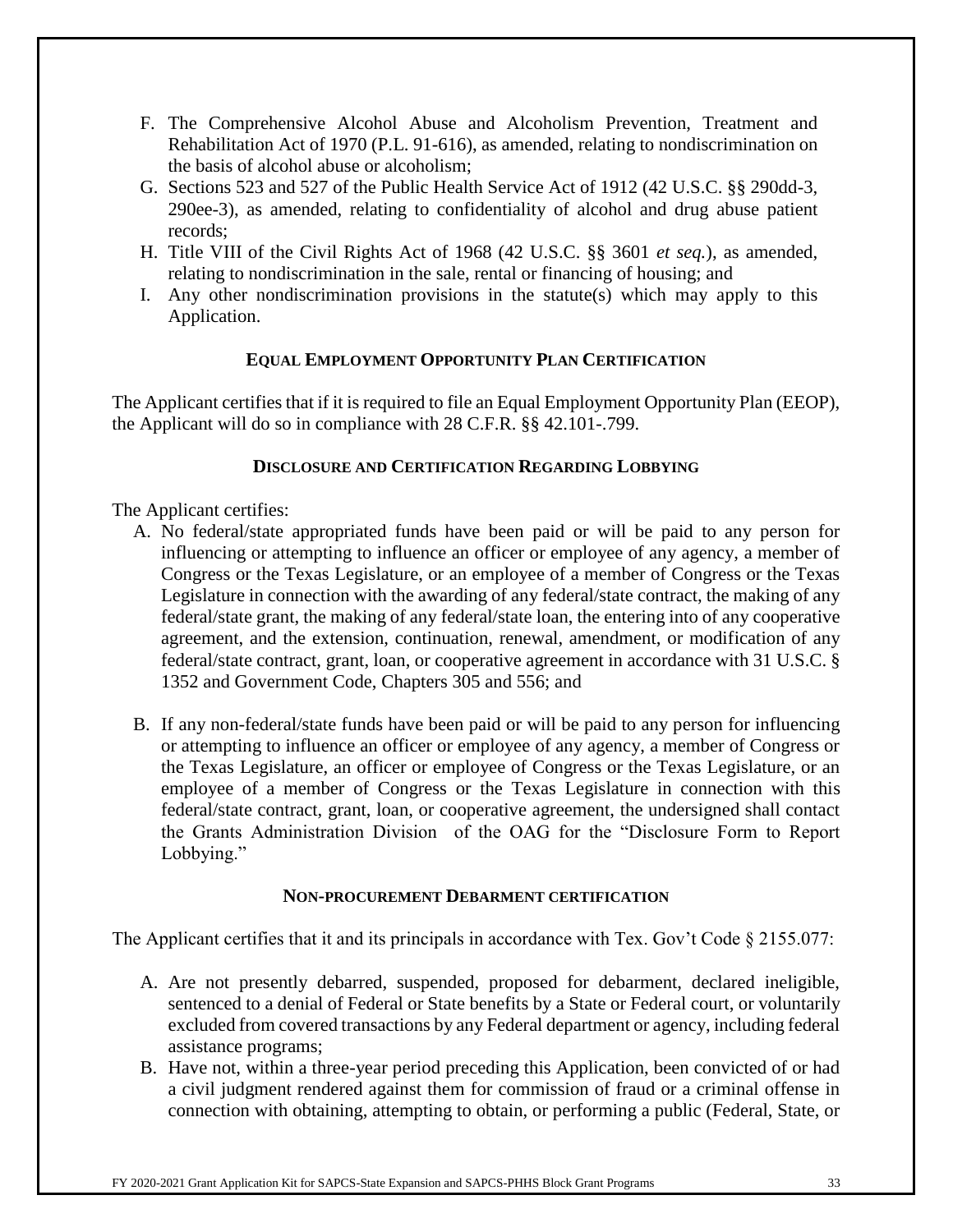local) transaction or contract under a public transaction; violation of Federal or State antitrust statutes or commission of embezzlement, theft, forgery, bribery, falsification or destruction of records, making false statements, or receiving stolen property;

- C. Are not presently indicted for or otherwise criminally or civilly charged by a governmental entity (Federal, State, or local) with commission of any of the offenses enumerated in paragraph (b) of this certification; and
- D. Have not, within a three-year period preceding this Application, had one or more public transactions (Federal, State, or local) terminated for cause or default.

If Applicant is unable to certify to any of the statements in this Non-procurement Debarment certification, the Applicant shall attach an explanation. Funding is contingent upon OAG review of this explanation.

#### **DRUG-FREE WORKPLACE CERTIFICATION**

As applicable, the Applicant certifies that it will provide a drug-free workplace in accordance with 41 U.S.C. §§ 8101-8106 by:

- A. Publishing a statement notifying employees/assignees that the unlawful manufacture, distribution, dispensing, possession, or use of a controlled substance is prohibited in the Applicant's workplace and specifying the actions that will be taken against employees for violation of such prohibition.
- B. Establishing a drug-free awareness program to inform employees/assignees about:
	- 1. The dangers of drug abuse in the workplace;
	- 2. The Applicant's policy of maintaining a drug-free workplace;
	- 3. Any available drug counseling, rehabilitation, and employee assistance programs; and
	- 4. The penalties that may be imposed upon employees/assignees for drug abuse violations.
- C. Making it a requirement that each employee/assignee to be engaged in the performance of the grant be given a copy of the statement required by paragraph (A).
- D. Notifying the employee/assignee in the statement required by paragraph (A) that, as a condition employment/assignment under the grant, the employees/assignee will:
	- 1. Abide by the terms of the statement; and
	- 2. Notify the Applicant and OAG, of any criminal drug statute conviction for a violation occurring in the workplace not later than five days after such conviction.
- E. Notifying the agency within ten days after receiving notice under subparagraph (D) (2) from an employee/assignee or otherwise receiving actual notice of such conviction.
- F. Taking one of the following actions with respect to any employee/assignee so convicted:
	- 1. Taking appropriate personnel action with respect to any employee/assignee so convicted;
	- 2. Requiring such employee/assignee to participate satisfactorily in drug abuse assistance or rehabilitation program approved for such purposes by a federal, state, or local health, law enforcement, or other appropriate agency.
- G. Making a good faith effort to continue to maintain a drug-free workplace through the implementation of paragraphs  $(A)$ ,  $(B)$ ,  $(C)$ ,  $(D)$ ,  $(E)$ , and  $(F)$ .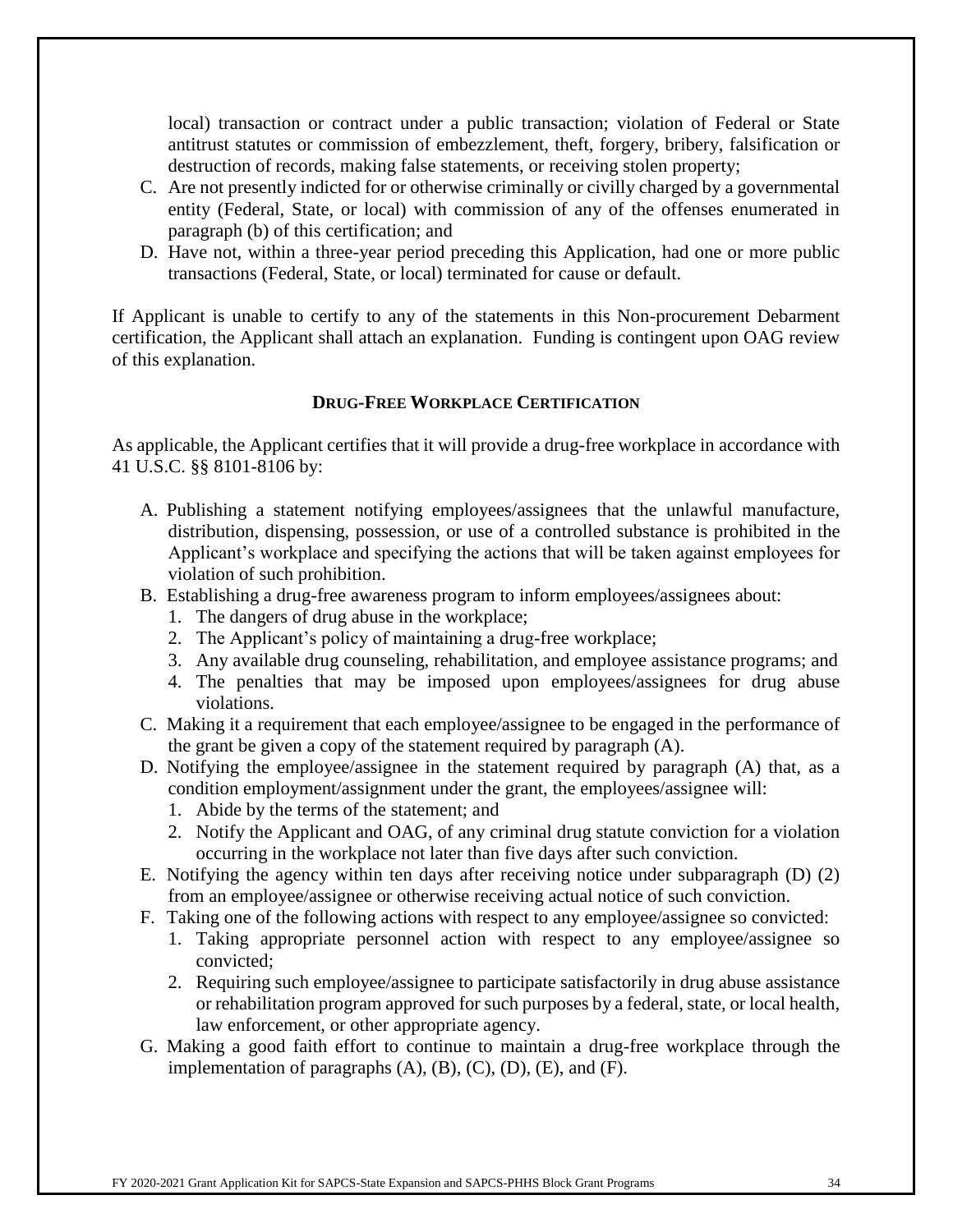#### **COMPLIANCE WITH UNIFORM GRANT MANAGEMENT STANDARDS AND APPLICABLE 2 CFR 200**

The Applicant assures that it will follow the guidelines in the Uniform Grant Management Standards (UGMS) in accordance with Government Code, Chapter 783. Both governmental entities as well as non-profit entities are required to follow UGMS guidelines.

The Applicant assures compliance with all applicable federal and state laws and requirements, including, but not limited to, UGMS as well as 2 CFR 200 titled Uniform Administrative Requirements, Cost Principles, and Audit Requirements for Federal Awards (Uniform Guidance).

#### **ANNUAL SINGLE AUDIT CERTIFICATION**

As applicable, the Applicant certifies to the best of its knowledge and belief that one of the following applicable requirements will be met:

- A. The Applicant currently expends \$750,000 or more, in combined federal funds during the fiscal year; and, therefore, is required to submit an annual single audit by an independent auditor made in accordance with the Single Audit Act Amendments of 1996 and Uniform Administrative Requirements, Cost Principles, and Audit Requirements for Federal Awards 2 CFR 200;
- B. The Applicant currently expends \$750,000 or more in combined state funds during the fiscal year; and, therefore, is required to submit an annual Single Audit by an independent auditor made in accordance with UGMS, Chapter 783 of the Texas Government Code; or
- C. The Applicant currently expends less than \$750,000 in either federal or state funds during the fiscal year; and therefore is exempt from the Single Audit Act and cannot charge audit costs to an OAG grant. Applicant agrees that the OAG may require a limited scope audit as defined in Uniform Administrative Requirements, Cost Principles, and Audit Requirements for Federal Awards 2 CFR 200 and UGMS.

If the Applicant is unable to certify any of the above statements, the Applicant has attached an explanation to this Application.

#### **COMPLIANCE WITH ANNUAL INDEPENDENT FINANCIAL AUDIT FILING REQUIREMENT**

The Applicant assures that it will file an Annual Independent Financial Audit of the complete program and/or organization and management letter of the audit findings within nine months of the end of the fiscal year of the agency. An annual independent financial audit is a requirement for this OAG grant. The audit will meet Uniform Administrative Requirements, Cost Principles, and Audit Requirements for Federal Awards 2 CFR 200 and UGMS requirements. Additionally, the annual independent financial audit will meet Generally Accepted Government Auditing Standards in the event a Single Audit is not required.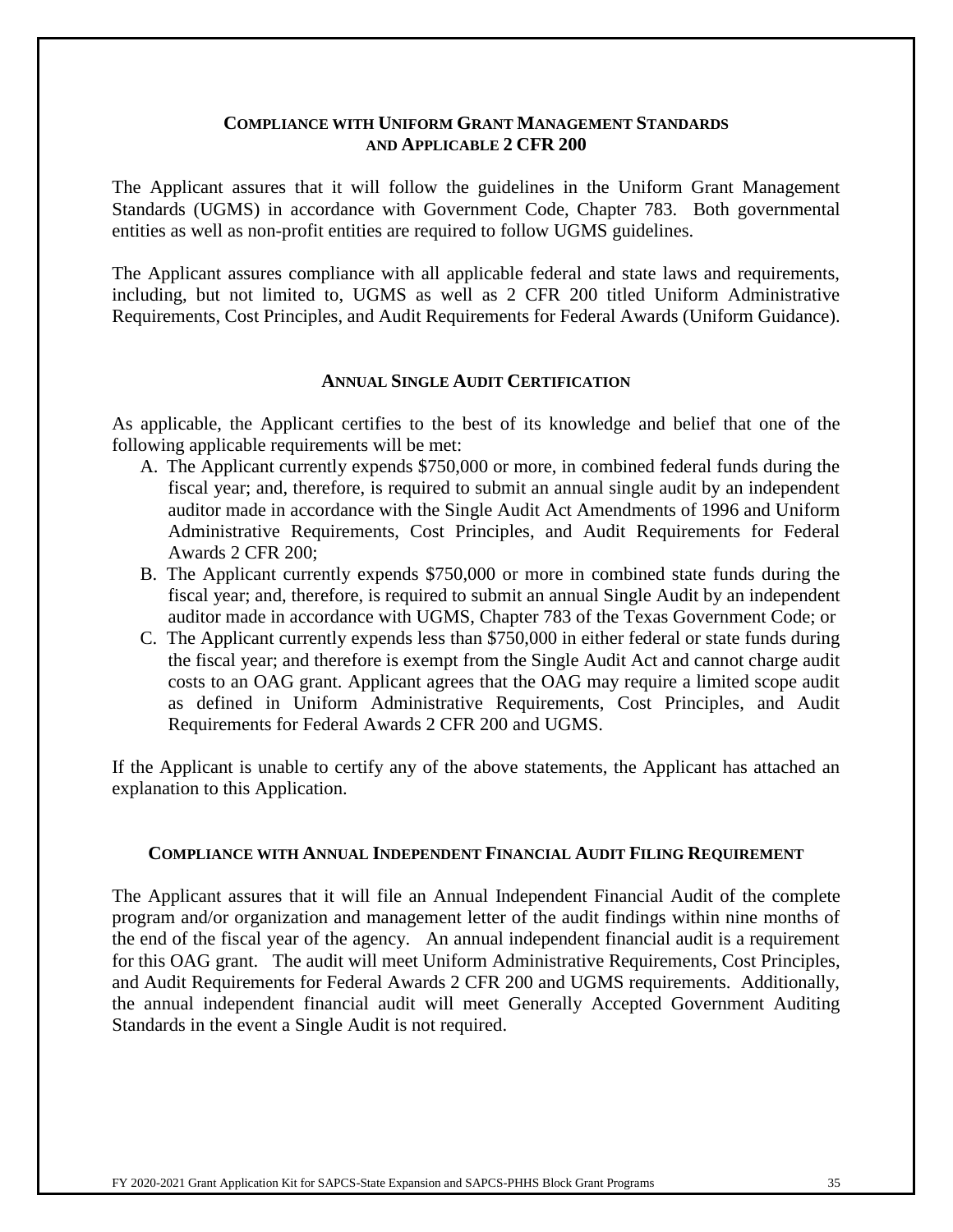#### **RETURN OF GRANT FUNDS IN THE EVENT OF LOSS OR MISUSE**

The Applicant agrees that in the event of loss or misuse of the OAG funds, the Applicant assures that the funds will be returned to the OAG in full.

#### **CONFLICT OF INTEREST**

The Applicant assures that there is no conflict of interest that would preclude it from filing the Application or providing the services under this grant. The Applicant shall comply with Texas Government Code, Chapter 573, by ensuring that no officer, employee, or member of the Applicants governing body or of the Applicant's contractor shall vote or confirm the employment of any person related within the second degree of affinity or the third degree of consanguinity to any member of the governing body or to any other officer or employee authorized to employ or supervise such person unless otherwise provided by law, as applicable, under Texas Government Code, Chapter 2252 or Chapter 783. This prohibition shall not prohibit the employment of a person who shall have been continuously employed for a period of two (2) years, or such other period stipulated by local law, prior to the election or appointment of the officer, employee, or governing body member related to such person in the prohibited degree.

By submitting this Application, Applicant affirms that it has neither given, nor intends to give, at any time hereafter, any economic opportunity, future employment, gift, loan, gratuity, special discount, trip, favor, or service to a public servant or any employee or representative of same, at any time during the procurement process or in connection with this grant Application, except as allowed under relevant state and federal law. The Applicant further agrees that it will establish safeguards to prohibit its employees from using their positions for a purpose that constitutes or presents the appearance of personal or organizational conflict of interest or personal gain. The Applicant shall operate with complete independence and objectivity without actual, potential, or apparent conflict of interest with respect to the activities conducted under this grant.

Without diminishing the provisions of the prior paragraph, the Applicant assures that as a grantee, grantee personnel, members of a grantee board or governing body, or other persons affiliated with the grant project shall not participate in any proceeding or action where grant funds personally benefit, directly or indirectly, the individuals or their relatives unless otherwise provided by law as applicable under Texas Government Code, Chapter 2252. For the purposes of this provision, "relatives" means persons related to the individual within the third degree by consanguinity or within the second degree by affinity, as determined by Chapter 573 of the Government Code. Grant personnel and officials must avoid any action that results in or creates the appearance of using their official positions for private gain; giving preferential treatment to any person; losing independent judgment or impartiality; making an official decision outside of official channels; or adversely affecting the confidence of the public in the integrity of the program or the OAG.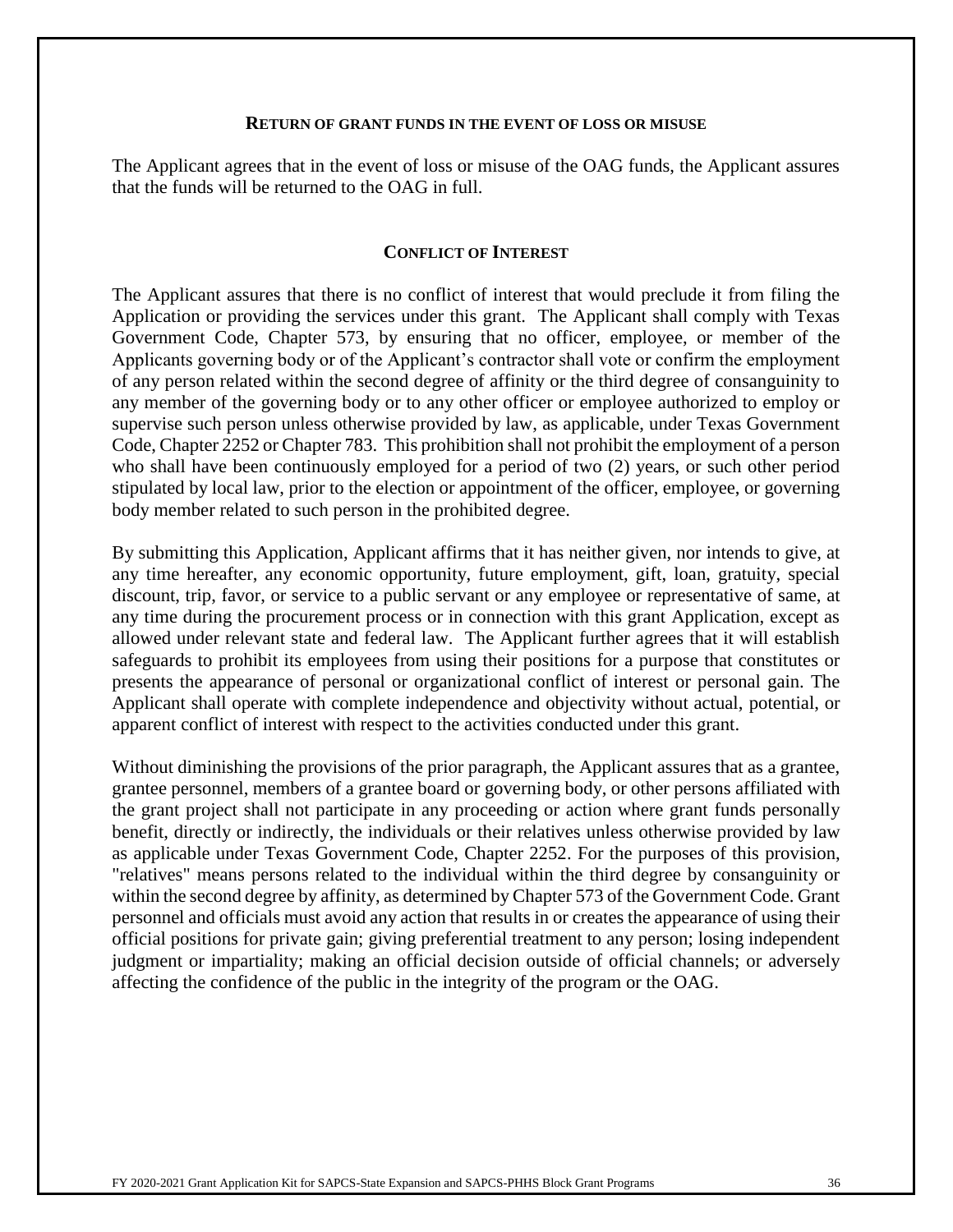## **V. REQUIRED DOCUMENTS FOR SUBMISSION OF APPLICATION**

#### **APPLICATION**

• The Application must be submitted via GOALS

#### **"STATEMENTS SUPPORTING SUBMISSION OF THE APPLICATION TO THE OFFICE OF THE ATTORNEY GENERAL"**

- It must be signed by the Authorized Official or designated Authorized Official submitted at the time the Application is submitted to the OAG.
- Applications that are received by the OAG without this document will not be considered or funded by the OAG.

#### **"RESOLUTION OF GOVERNING BODY"**

It must be signed and uploaded at the time the Application is submitted to the OAG, unless the timing of the Application due date and requirements of the Texas Open Meetings Act or other requirements prevent the governing body from reviewing and approving the Resolution, and then it may be submitted to the OAG at a later date. (Please note that the Authorized Official must be designated by signature of the governing body. If the Authorized Official is also a member of the governing body, the Authorized Official must be designated by another member's signature.) **The Authorized Official cannot sign the Resolution designating him/herself as the Authorized Official.**

**JOB DESCRIPTIONS** are required for each position requested in the proposed budget.

- Job descriptions must be uploaded with the Application under "Upload Additional Documents". Missing job descriptions may impact the Applicant's funding.
- Job description titles **must** match the titles of the positions on the proposed budget.

#### **SUPPORT DOCUMENT(S)**

• Support Document(s) must be uploaded with the Application. Missing Support Document(s) may impact the Applicant's funding.

**THE APPLICANT SHOULD UPLOAD "STATEMENTS SUPPORTING SUBMISSION OF THE APPLICATION TO THE OFFICE**  OF THE ATTORNEY GENERAL," "RESOLUTION OF GOVERNING BODY JOB DESCRIPTION(S)," AND SUPPORT **DOCUMENT(S) IN EACH OF THE CORRESPONDING "TASKS" LOCATED ON THE MAIN PAGE OF YOUR APPLICATION.**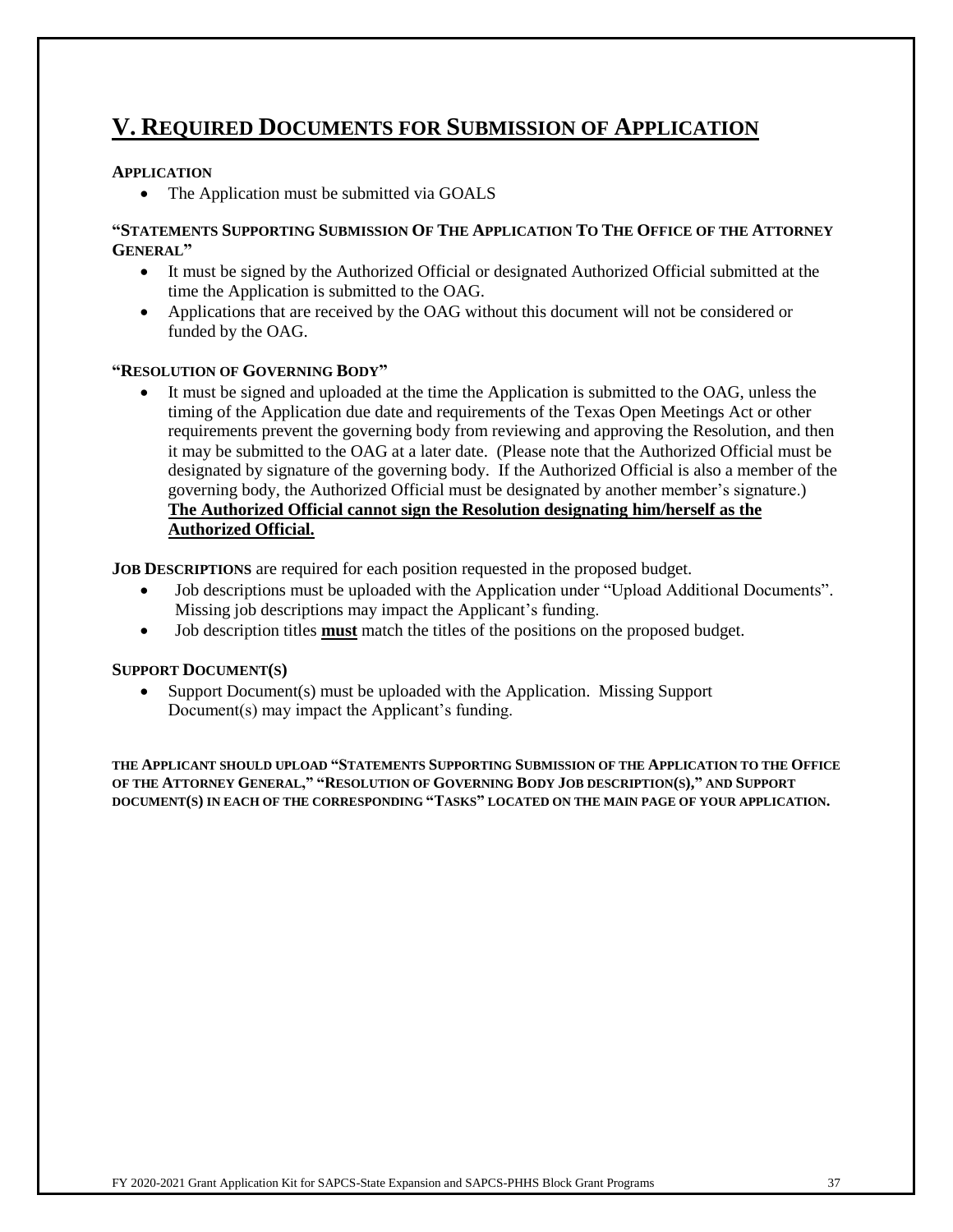## **STATEMENTS SUPPORTING SUBMISSION OF THE APPLICATION TO THE OFFICE OF THE ATTORNEY GENERAL**

#### **REQUIRED TO BE SUBMITTED WITH THE APPLICATION BY 11:59 P.M. CDT, FRIDAY MARCH 20, 2020, OR THE APPLICATION WILL NOT BE CONSIDERED.**

**INSTRUCTIONS:** Select the grant program in Section 1 below and submit this signed document with the Application.

#### **LEGAL NAME OF APPLICANT:**

#### **REFERENCE ID NUMBER:**

#### **1. THIS APPLICATION IS FOR** (initial):

\_\_\_\_\_ Sexual Assault Prevention and Crisis Services (SAPCS) – State Expansion Grant

\_\_\_\_\_ Sexual Assault Prevention and Crisis Services (SAPCS) – PHHS Block Grant

**2. TRUE AND CORRECT INFORMATION.** The undersigned certifies that the information contained in this Application is true and correct to the best of his or her knowledge.

**3. OAG CERTIFICATIONS AND ASSURANCES.** The undersigned has read and understands the Certifications and Assurances contained in the Application Kit.

**4. DEADLINES AND SUBMISSION OF APPLICATION.** The undersigned understands that the deadline for submission is 11:59 p.m. CDT, Friday March 20, 2020, and that to meet the deadline, the Applicant must finalize and upload all applicable documents as required in the Application Kit. The undersigned further acknowledges that:

- It is the Applicant's responsibility to submit the Application to the OAG in the specified manner and by the specified date and time.
- Applications submitted in other formats will not be accepted.
- The OAG accepts no responsibility for delays in electronic submission delivery.
- Late Applications will not be considered under any circumstance.

**5. RESOLUTION OF GOVERNING BODY.** The undersigned states it is either submitting the Resolution of Applicant's governing body with this Application or will submit one at a later date as established by the OAG. If the timing of the Application due date and requirements of the Texas Open Meetings Act or other requirements prevent the governing body from reviewing and approving the Resolution, then it may be submitted to the OAG at a later date.

**7. JOB DESCRIPTIONS FOR EACH REQUESTED POSITION**. The undersigned understands that the most recent job description for each position requested in the proposed budget must be submitted with the Application. Missing job descriptions may impact the Applicant's score.

**8. SUPPORT DOCUMENT(S)** The undersigned understands that the most recent Support Document(s) as defined under General Definitions must be submitted with the Application.

\_\_\_\_\_\_\_\_\_\_\_\_\_\_\_\_\_\_\_\_\_\_\_\_\_\_\_\_\_\_\_\_\_\_ \_\_\_\_\_\_\_\_\_\_\_\_\_\_\_\_\_\_\_\_\_\_\_\_\_\_\_\_\_\_\_\_\_\_

\_\_\_\_\_\_\_\_\_\_\_\_\_\_\_\_\_\_\_\_\_\_\_\_\_\_\_\_\_\_\_\_\_\_

Authorized Official Signature Authorized Official Printed Name

\_\_\_\_\_\_\_\_\_\_\_\_\_\_\_\_\_\_\_\_\_\_\_\_\_\_\_\_\_\_\_\_\_\_ **Title** 

Date